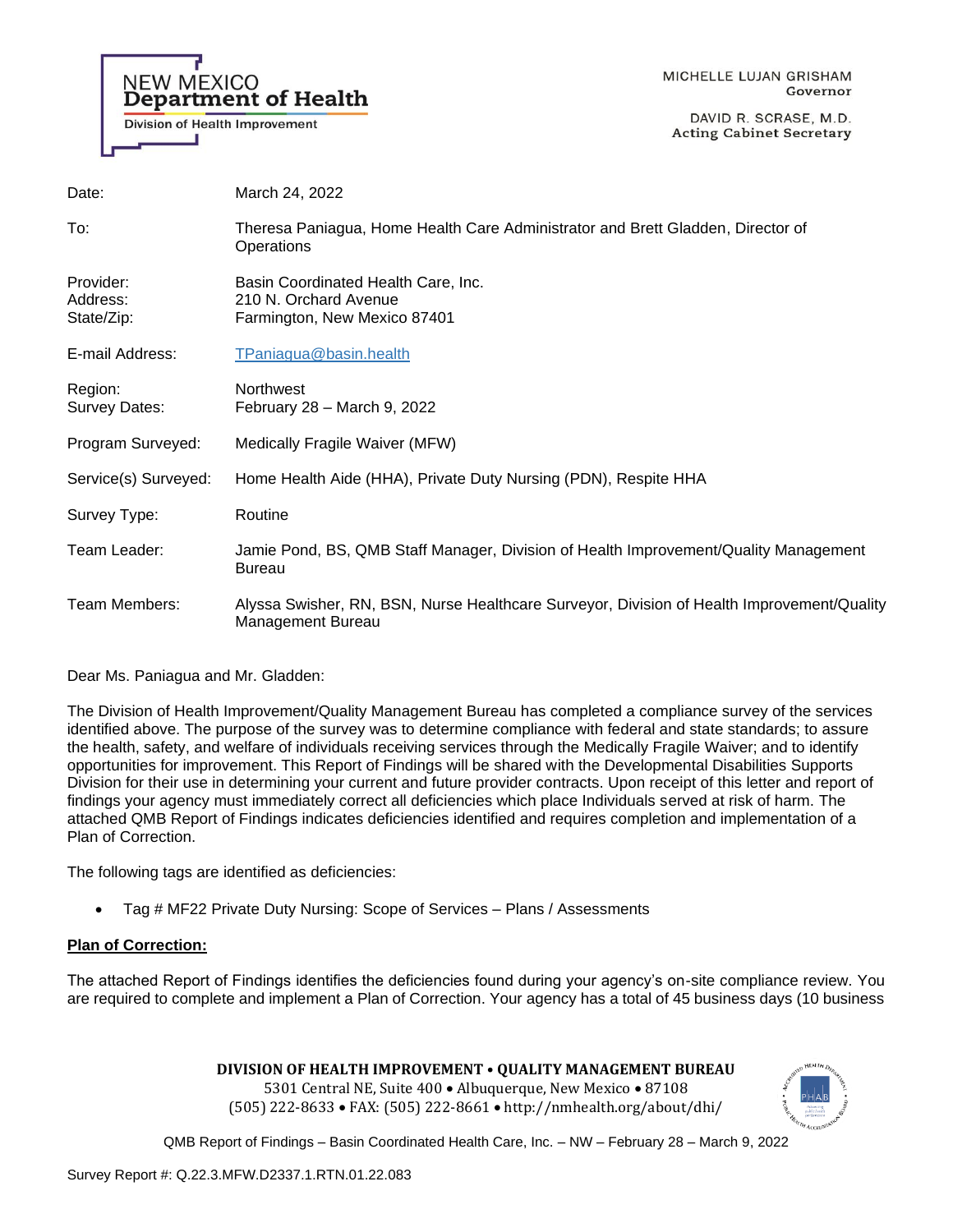days to submit your POC for approval and 35 days to implement your approved Plan of Correction) from the receipt of this letter.

You were provided information during the exit meeting portion of your on-site survey. Please refer to this information (Attachment A) for specific instruction on completing your Plan of Correction. At a minimum, your Plan of Correction should address the following for each Tag cited:

# **Corrective Action for Current Citation**:

• How is the deficiency going to be corrected? (i.e., obtained documents, retrain staff, individuals and/or staff no longer in service, void/adjusts completed, etc.) This can be specific to each deficiency cited or if possible an overall correction, i.e. all documents will be requested and filed as appropriate.

## **On-going Quality Assurance/Quality Improvement Processes:**

- What is going to be done on an ongoing basis? (i.e., file reviews, etc.)
- How many individuals is this going to effect? (i.e., percentage of individuals reviewed, number of files reviewed, etc.)
- How often will this be completed? (i.e., weekly, monthly, quarterly, etc.)
- Who is responsible? (responsible position within your agency)
- What steps will be taken if issues are found? (i.e., retraining, requesting documents, filing RORA, etc.)
- How is this integrated in your agency's QIS, QI Committee reviews and annual report?

# **Submission of your Plan of Correction:**

Please submit your agency's Plan of Correction in the available space on the two right-hand columns of the Report of Findings. *(See attachment "A" for additional guidance in completing the Plan of Correction)*.

Within 10 business days of receipt of this letter your agency Plan of Correction must be submitted to the parties below:

**1. Quality Management Bureau, Attention: Monica Valdez, Plan of Correction Coordinator, 5301 Central Ave NE Suite 400, Albuquerque, New Mexico 87108**

#### **2. Developmental Disabilities Supports Division, Attention: Medically Fragile Waiver Program Manager**

Upon notification from QMB that your *Plan of Correction has been approved*, you must implement all remedies and corrective actions to come into compliance. If your Plan of Correction is denied, you must resubmit a revised plan as soon as possible for approval, as your POC approval and all remedies must be completed within 45 business days of the receipt of this letter.

Failure to submit your POC within the allotted 10 business days or complete and implement your Plan of Correction within the total 45 business days allowed may result in the imposition of a \$200 per day Civil Monetary Penalty until it is received, completed and/or implemented.

#### **Billing Deficiencies:**

If you have deficiencies noted in this report of findings under the *Service Domain: Medicaid Billing/Reimbursement*, you must complete a "Void/Adjust" claim or remit the identified overpayment via a check within 30 calendar days of the date of this letter to HSD/OIG/PIU, *though this is not the preferred method of payment*. If you choose to pay via check, please include a copy of this letter with the payment. Make the check payable to the New Mexico Human Services Department and mail to:

> Attention: *Lisa Medina-Lujan* HSD/OIG/Program Integrity Unit 1474 Rodeo Road Santa Fe, New Mexico 87505

If you have questions and would like to speak with someone at HSD/OIG/PIU, please contact:

*Lisa Medina-Lujan (*[Lisa.medina-lujan@state.nm.us](mailto:Lisa.medina-lujan@state.nm.us)*)*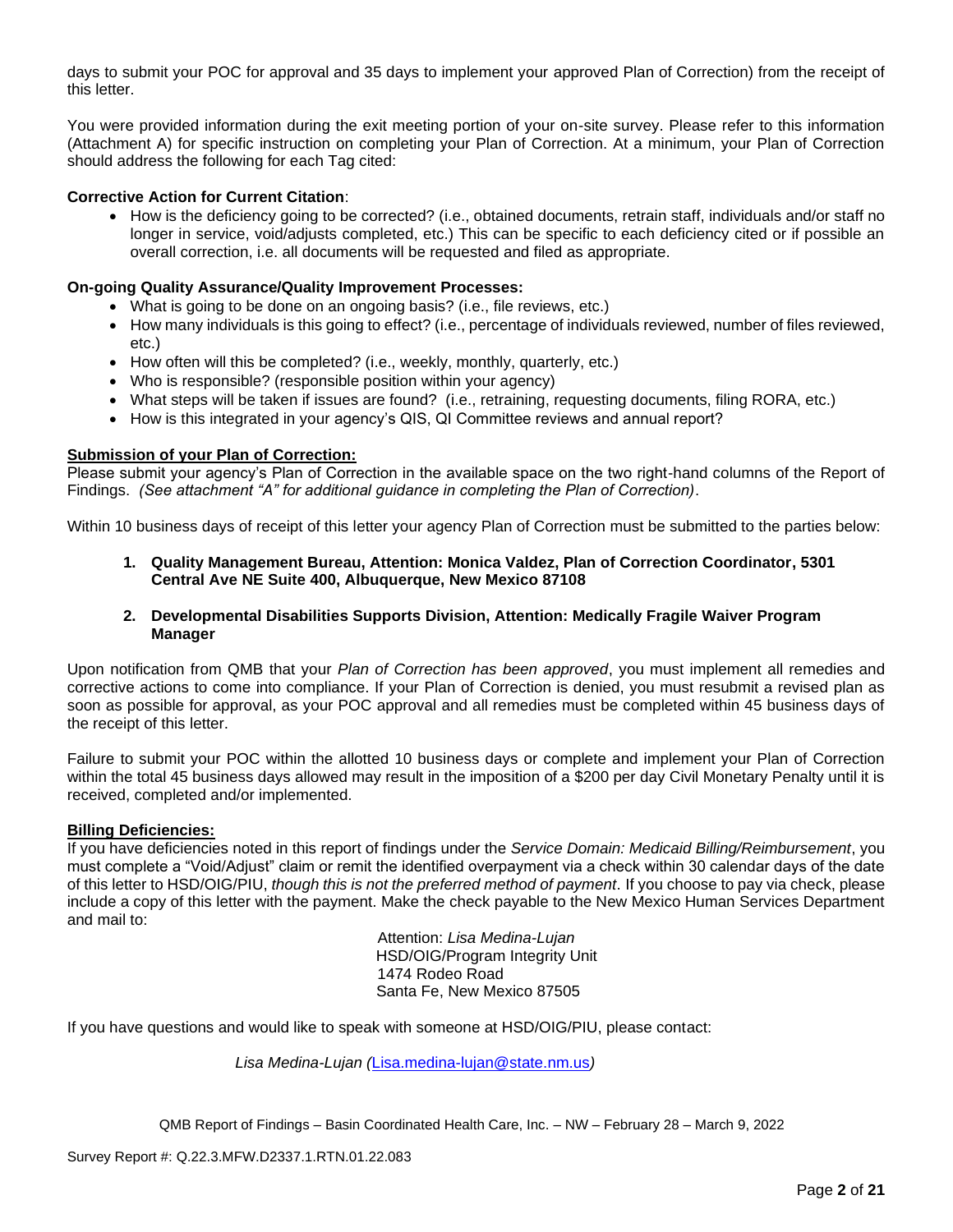Please be advised that there is a one-week lag period for applying payments received by check to Void/Adjust claims. During this lag period, your other claim payments may be applied to the amount you owe even though you have sent a refund, reducing your payment amount. For this reason, we recommend that you allow the system to recover the overpayment instead of sending in a check.

## **Request for Informal Reconsideration of Findings (IRF):**

If you disagree with a finding of deficient practice, you have 10 business days upon receipt of this notice to request an IRF. Submit your request for an IRF in writing to:

> ATTN: QMB Bureau Chief Request for Informal Reconsideration of Findings 5301 Central Ave NE Suite #400 Albuquerque, NM 87108

See Attachment "C" for additional guidance in completing the request for Informal Reconsideration of Findings. The request for an IRF will not delay the implementation of your Plan of Correction which must be completed within 45 total business days (10 business days to submit your POC for approval and 35 days to implement your *approved* Plan of Correction). Providers may not appeal the nature or interpretation of the standard or regulation, the team composition or sampling methodology. If the IRF approves the modification or removal of a finding, you will be advised of any changes.

If you have questions about the Report of Findings or Plan of Correction, please call the Plan of Correction Coordinator, Monica Valdez at (505) 273-1930. Thank you for your cooperation and for the work you perform.

Sincerely,

Jamie Pond, BS

Jamie Pond, BS QMB Staff Manager / Team Lead Division of Health Improvement Quality Management Bureau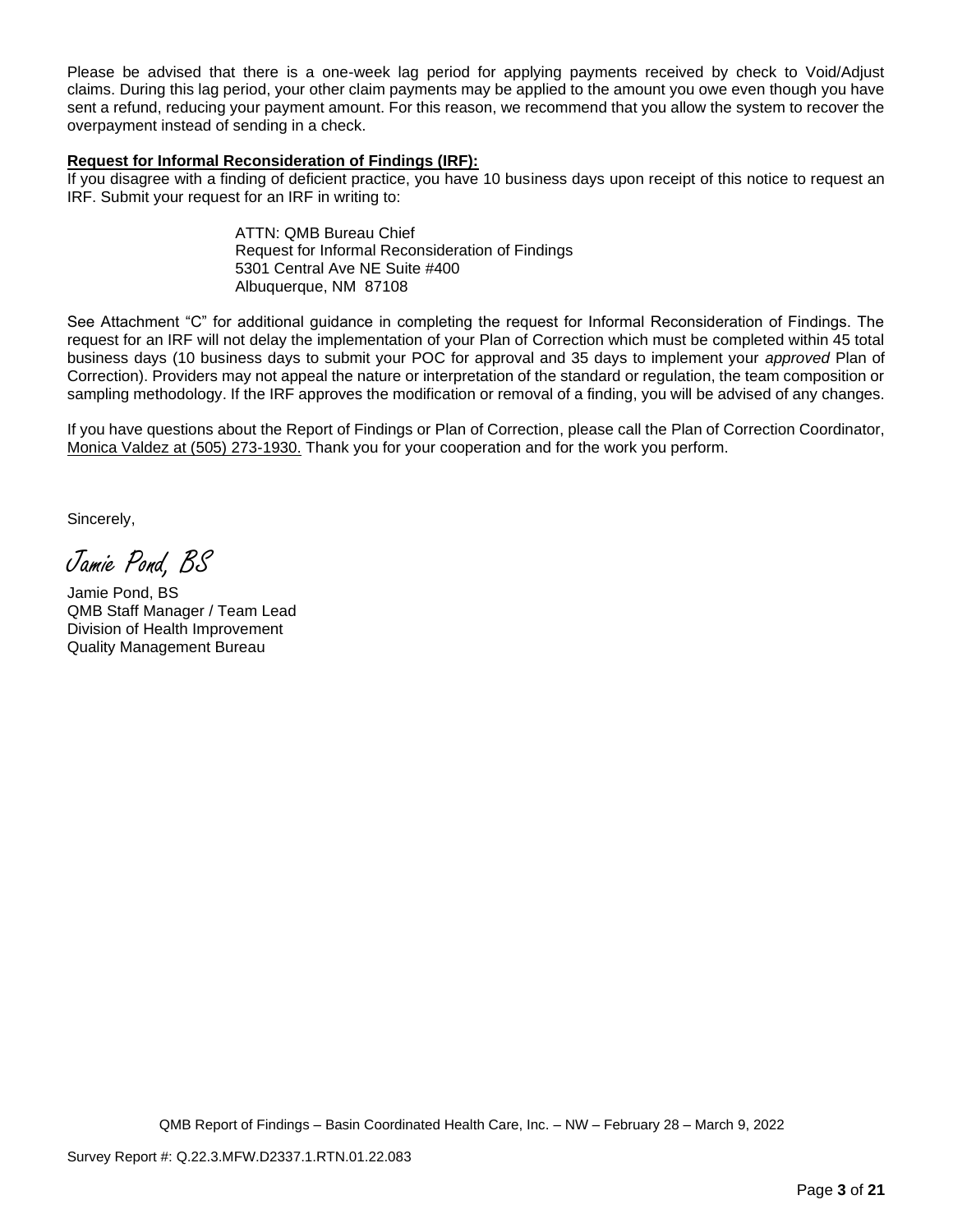| <b>Survey Process Employed:</b>               |                                                                                                                                                                                                                                         |
|-----------------------------------------------|-----------------------------------------------------------------------------------------------------------------------------------------------------------------------------------------------------------------------------------------|
| <b>Administrative Review Start Date:</b>      | February 28, 2022                                                                                                                                                                                                                       |
| Contact:                                      | <b>Basin Coordinated Health Care, Inc.</b><br>Theresa Paniagua, Administrator                                                                                                                                                           |
|                                               | <b>DOH/DHI/QMB</b><br>Jamie Pond, BS, QMB Staff Manager / Team Lead                                                                                                                                                                     |
| Entrance Date:                                | Agency waived entrance meeting                                                                                                                                                                                                          |
| Exit Date:                                    | March 9, 2022                                                                                                                                                                                                                           |
| Present:                                      | <b>Basin Coordinated Health Care, Inc.</b><br>Theresa Paniagua, Administrator<br>Mary Nelson, Vice President of Operations<br>Brett Gladden, Director of Operations<br>Julie McKeen, Human Resources<br>Ethelinda Whitey, RN Supervisor |
|                                               | DOH/DHI/QMB<br>Jamie Pond, BS, QMB Staff Manager / Team Lead<br>Alyssa Swisher, RN, BSN, Nurse Healthcare Surveyor                                                                                                                      |
|                                               | <b>DDSD - Clinical Services Bureau</b><br>Iris Clevenger, RN, MFW Program Manager<br>Mary "Nettie" DeBerry, RN, DDSD Nurse Consultant / Generalist                                                                                      |
| Administrative Locations Visited:             | 0 (Note: No administrative locations visited due to COVID-19 Pandemic<br>Public Health Emergency.)                                                                                                                                      |
| <b>Total Sample Size:</b>                     | 3<br>3 - Home Health Aide<br>2 - Private Duty Nursing<br>1 - Respite Home Health Aide                                                                                                                                                   |
| Total Homes Observed via Video:               | 1 (Note: No home visits conducted due to COVID-19 Public Health<br>Emergency, however, Video Observations were conducted)                                                                                                               |
| Recipient Served Not Seen:                    | 2 (Note: Phone interview conducted for Individual #1; Individual #3<br>declined interview and observation.)                                                                                                                             |
| <b>Recipient Served Records Reviewed:</b>     | 3                                                                                                                                                                                                                                       |
| Recipient/Family Members Interviewed:         | 2 (Note: Interviews conducted via video / phone due to COVID-19 Public<br>Health Emergency. One additional Individual / family member was<br>unable to be reached for the interview).                                                   |
| Home Health Aide Records Reviewed:            | 4 (One HHA provides dual roles as HHA Respite staff)                                                                                                                                                                                    |
| Home Health Aide Interviewed:                 | 4 (Note: Interviews conducted via video / phone due to COVID-19 Public<br><b>Health Emergency)</b>                                                                                                                                      |
| <b>Private Duty Nursing Records Reviewed:</b> | 1                                                                                                                                                                                                                                       |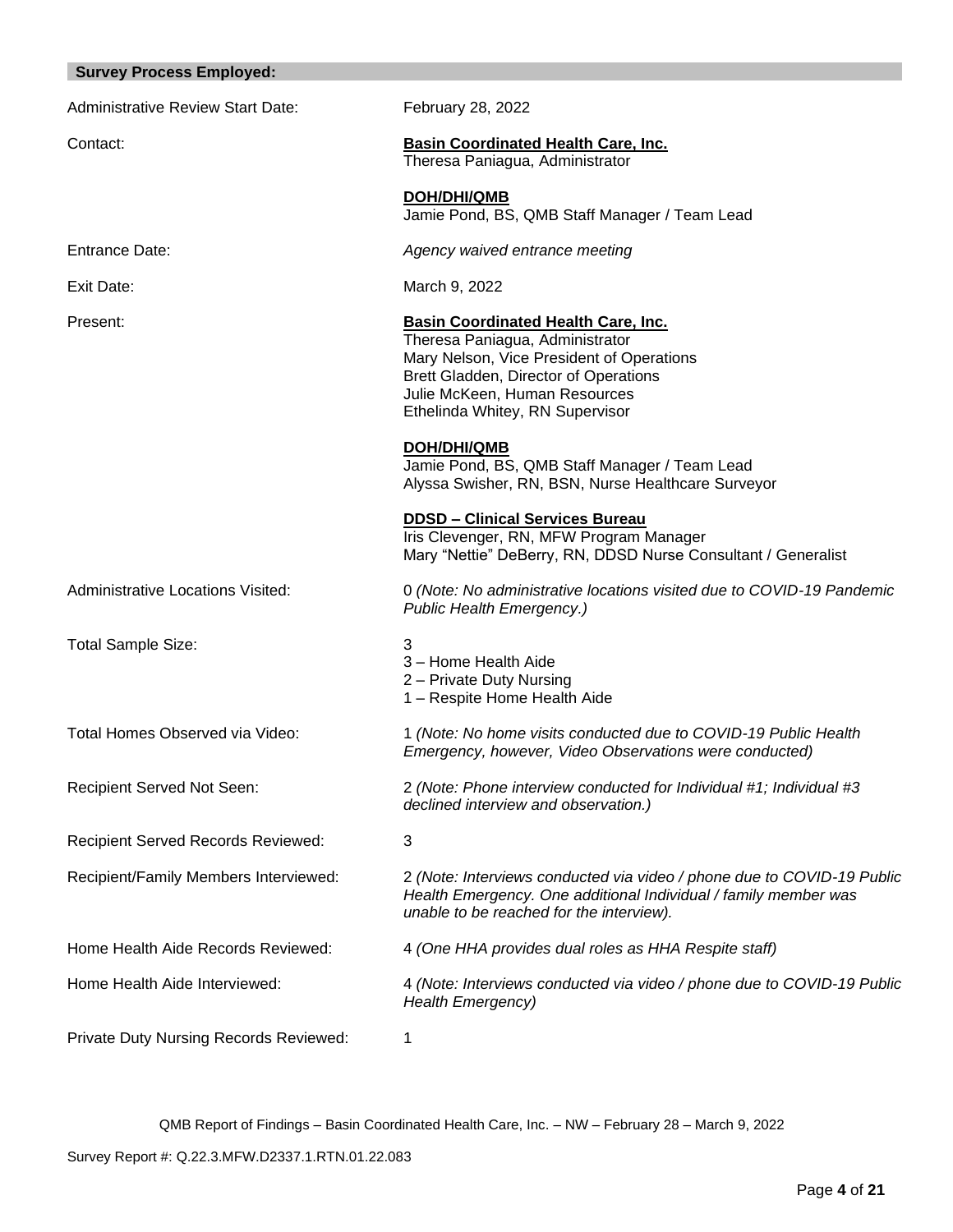| Private Duty Nursing Interviewed:        | 1 (Note: Interviews conducted via video / phone due to COVID-19 Public<br>Health Emergency)  |
|------------------------------------------|----------------------------------------------------------------------------------------------|
| Respite HHA Records Reviewed:            | 1 (1 HHA Respite provides dual roles as HHA staff)                                           |
| Respite HHA Interviewed:                 | 1 (Note: Interviews conducted via video / phone due to COVID-19 Public<br>Health Emergency)  |
| <b>RN Supervisor Record(s) Reviewed:</b> |                                                                                              |
| RN Supervisor(s) Interviewed:            | 1 (Note: Interviews conducted via video / phone due to COVID-19 Public<br>Health Emergency.) |
| Administrative Personnel Interviewed:    | 2 (Note: Interviews conducted via video / phone due to COVID-19 Public<br>Health Emergency)  |

Administrative Processes and Records Reviewed:

- Medicaid Billing/Reimbursement Records for all Services Provided
- Accreditation Records
- Individuals Agency Case Files
- Internal Incident Management System Process and Reports
- Personnel Files including nursing and subcontracted staff
- Staff Training Records, including staff training hours and staff competency reviews
- Caregiver Criminal History Screening Records
- Consolidated Online Registry/Employee Abuse Registry
- Cardiopulmonary Resuscitation (CPR) and First Aid Certifications for HHAs
- Licensure/Certification for Nursing
- Agency Policies and Procedures Manual
- Quality Assurance / Quality Improvement Plan
- CC: Distribution List: DOH Division of Health Improvement
	- DOH Developmental Disabilities Supports Division
	- DOH Office of Internal Audit
	- HSD Medical Assistance Division

NM Attorney General's Office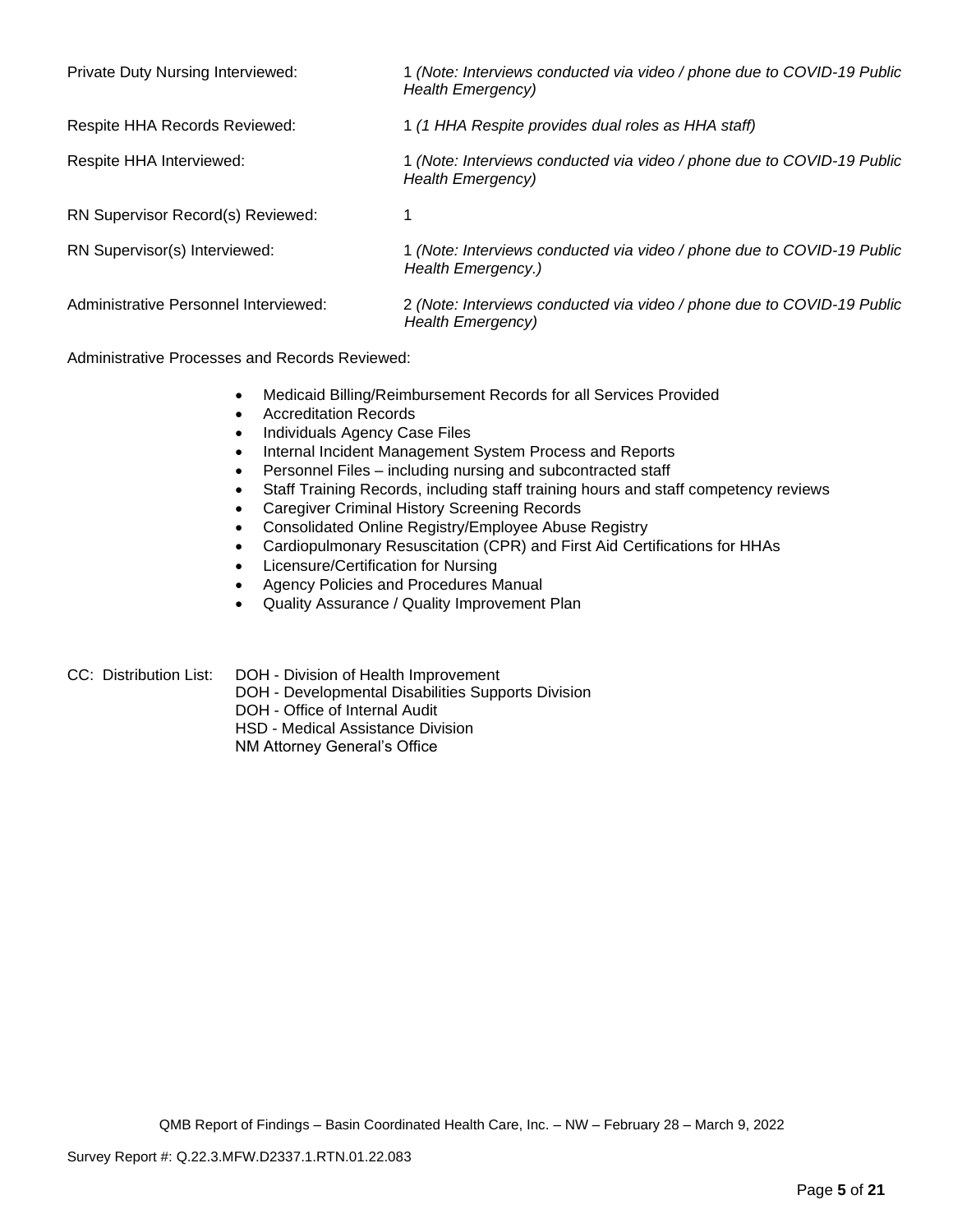# **Attachment A**

# **Provider Instructions for Completing the QMB Plan of Correction (POC) Process**

## *Introduction:*

After a QMB Compliance Survey, your QMB Report of Findings will be sent to you via e-mail.

Each provider must develop and implement a Plan of Correction (POC) that identifies specific quality assurance and quality improvement activities the agency will implement to correct deficiencies and prevent continued deficiencies and non-compliance.

Agencies must submit their Plan of Correction within ten (10) business days from the date you receive the QMB Report of Findings. (Providers who do not submit a POC within 10 business days may be referred to the DDSD Regional Office for purposes of contract management or the Internal Review Committee [IRC] for possible actions or sanctions).

Agencies must fully implement their approved Plan of Correction within 45 business days (10 business days to submit your POC for approval and 35 days to implement your approved Plan of Correction) from the date they receive the QMB Report of Findings. Providers who fail to complete a POC within the 45-business days allowed will be referred to the IRC for possible actions or sanctions.

If you have questions about the Plan of Correction process, call the Plan of Correction Coordinator at 505-273-1930 or email at [MonicaE.Valdez@state.nm.us.](mailto:MonicaE.Valdez@state.nm.us) Requests for technical assistance must be requested through your Regional DDSD Office.

The POC process cannot resolve disputes regarding findings. If you wish to dispute a finding on the official Report of Findings, you must file an Informal Reconsideration of Findings (IRF) request within ten (10) business days of receiving your report. Please note that you must still submit a POC for findings that are in question (see Attachment C).

#### *Instructions for Completing Agency POC:*

#### *Required Content*

Your Plan of Correction should provide a step-by-step description of the methods to correct each deficient practice cited to prevent recurrence and information that ensures the regulation cited comes into and remains in compliance. The remedies noted in your POC are expected to be added to your Agency's required, annual Quality Assurance (QA) Plan.

If a deficiency has already been corrected since the on-site survey, the plan should state how it was corrected, the completion date (date the correction was accomplished), and how possible recurrence of the deficiency will be prevented.

*The following details should be considered when developing your Plan of Correction:*

#### *The Plan of Correction must address each deficiency cited in the Report of Findings unless otherwise noted with a "No Plan of Correction Required statement." The Plan of Correction must address the five (5) areas listed below:*

- 1. How the specific and realistic corrective action will be accomplished for individuals found to have been affected by the deficient practice.
- 2. How the agency will identify other individuals who have the potential to be affected by the same deficient practice, and how the agency will act to protect those individuals in similar situations.
- 3. What Quality Assurance measures will be put into place and what systemic changes made to ensure the deficient practice will not recur.
- 4. Indicate how the agency plans to monitor its performance to make certain solutions are sustained. The agency must develop a QA plan for ensuring correction is achieved and sustained. This QA plan must be implemented, and the corrective action is evaluated for its effectiveness. The plan of correction is integrated into the agency quality assurance system; and
- 5. Include dates when corrective actions will be completed. The corrective action completion dates must be acceptable to the State.

*The following details should be considered when developing your Plan of Correction:*

QMB Report of Findings – Basin Coordinated Health Care, Inc. – NW – February 28 – March 9, 2022

Survey Report #: Q.22.3.MFW.D2337.1.RTN.01.22.083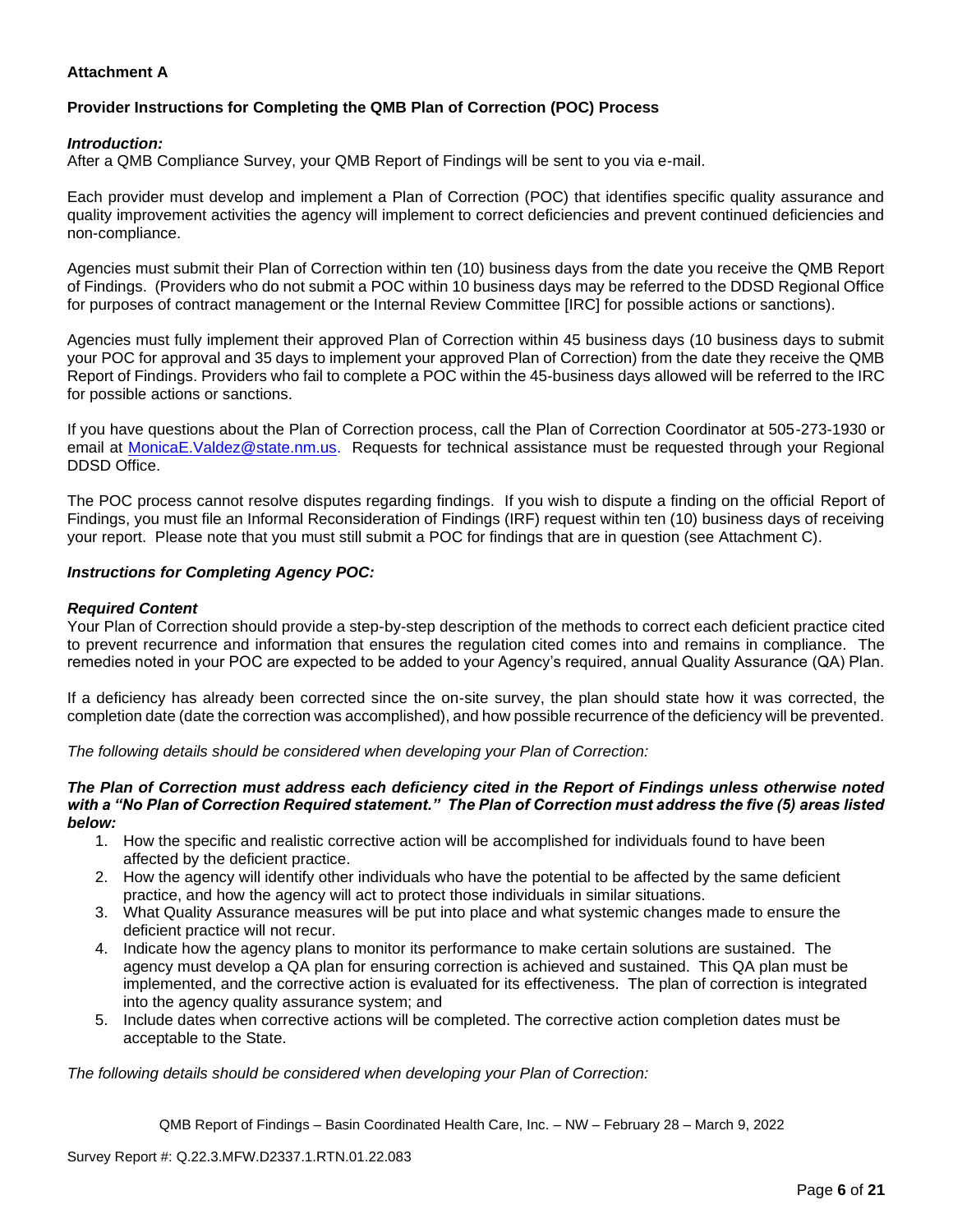- Details about how and when Individual Served, agency personnel and administrative and service delivery site files are audited by agency personnel to ensure they contain required documents;
- Information about how medication administration records are reviewed to verify they contain all required information before they are distributed to service sites, as they are being used, and after they are completed;
- Your processes for ensuring that all required agency personnel are trained on required DDSD required trainings;
- How accuracy in billing/reimbursement documentation is assured;
- How health, safety is assured;
- For Case Management providers, how Individual Service Plans are reviewed to verify they meet requirements, how the timeliness of level of care (LOC) packet submissions and consumer visits are tracked;
- Your process for gathering, analyzing and responding to quality data indicators; and,
- Details about Quality Targets in various areas, current status, analyses about why targets were not met, and remedies implemented.

*Note:* **Instruction or in-service of staff alone may not be a sufficient plan of correction.** This is a good first step toward correction, but additional steps must be taken to ensure the deficiency is corrected and will not recur.

# *Completion Dates*

- The plan of correction must include a **completion date** (entered in the far right-hand column) for each finding. Be sure the date is **realistic** in the amount of time your Agency will need to correct the deficiency; not to exceed 45 total business days.
- Direct care issues should be corrected immediately and monitored appropriately.
- Some deficiencies may require a staged plan to accomplish total correction.
- Deficiencies requiring replacement of equipment, etc., may require more time to accomplish correction but should show reasonable time frames.

# *Initial Submission of the Plan of Correction Requirements*

- 1. The Plan of Correction must be completed on the official QMB Survey Report of Findings/Plan of Correction Form and received by QMB within ten (10) business days from the date you received the report of findings.
- 2. For questions about the POC process, call the POC Coordinator, Monica Valdez at (505) 273-1930 or email at [MonicaE.Valdez@state.nm.us](mailto:MonicaE.Valdez@state.nm.us) for assistance.
- 3. For Technical Assistance (TA) in developing or implementing your POC, contact your Regional DDSD Office.
- 4. Submit your POC to Monica Valdez, POC Coordinator in any of the following ways:
	- a. Electronically at [MonicaE.Valdez@state.nm.us](mailto:MonicaE.Valdez@state.nm.us) *(preferred method)*
	- b. Fax to (505) 222-8661, or
	- c. Mail to POC Coordinator, 5301 Central Ave NE Suite 400, Albuquerque, New Mexico 87108
- 5. *Do not submit supporting documentation* (evidence of compliance) to QMB *until after* your POC has been approved by the QMB.
- 6. QMB will notify you when your POC has been "approved" or "denied."
	- a. During this time, whether your POC is "approved," or "denied," you will have a maximum of 45-business days from the date of receipt of your Report of Findings to correct all survey deficiencies.
	- b. If your POC is denied, it must be revised and resubmitted as soon as possible, as the 45-business day limit is in effect.
	- c. If your POC is denied a second time your agency may be referred to the Internal Review Committee.
	- d. You will receive written confirmation when your POC has been approved by QMB and a final deadline for completion of your POC.
	- e. Please note that all POC correspondence will be sent electronically unless otherwise requested.
- 7. Failure to submit your POC within 10 business days without prior approval of an extension by QMB will result in a referral to the Internal Review Committee and the possible implementation of monetary penalties and/or sanctions.

#### *POC Document Submission Requirements*

Once your POC has been approved by the QMB Plan of Correction Coordinator you must submit copies of documents as evidence that all deficiencies have been corrected, as follows.

- 1. Your internal documents are due within a *maximum* of 45-business days of receipt of your Report of Findings.
- 2. It is preferred that you submit your documents electronically, or via USPS or other carrier (scanned and saved to CD/DVD disc, flash drive, etc.). If documents containing HIPAA Protected Health Information (PHI) documents must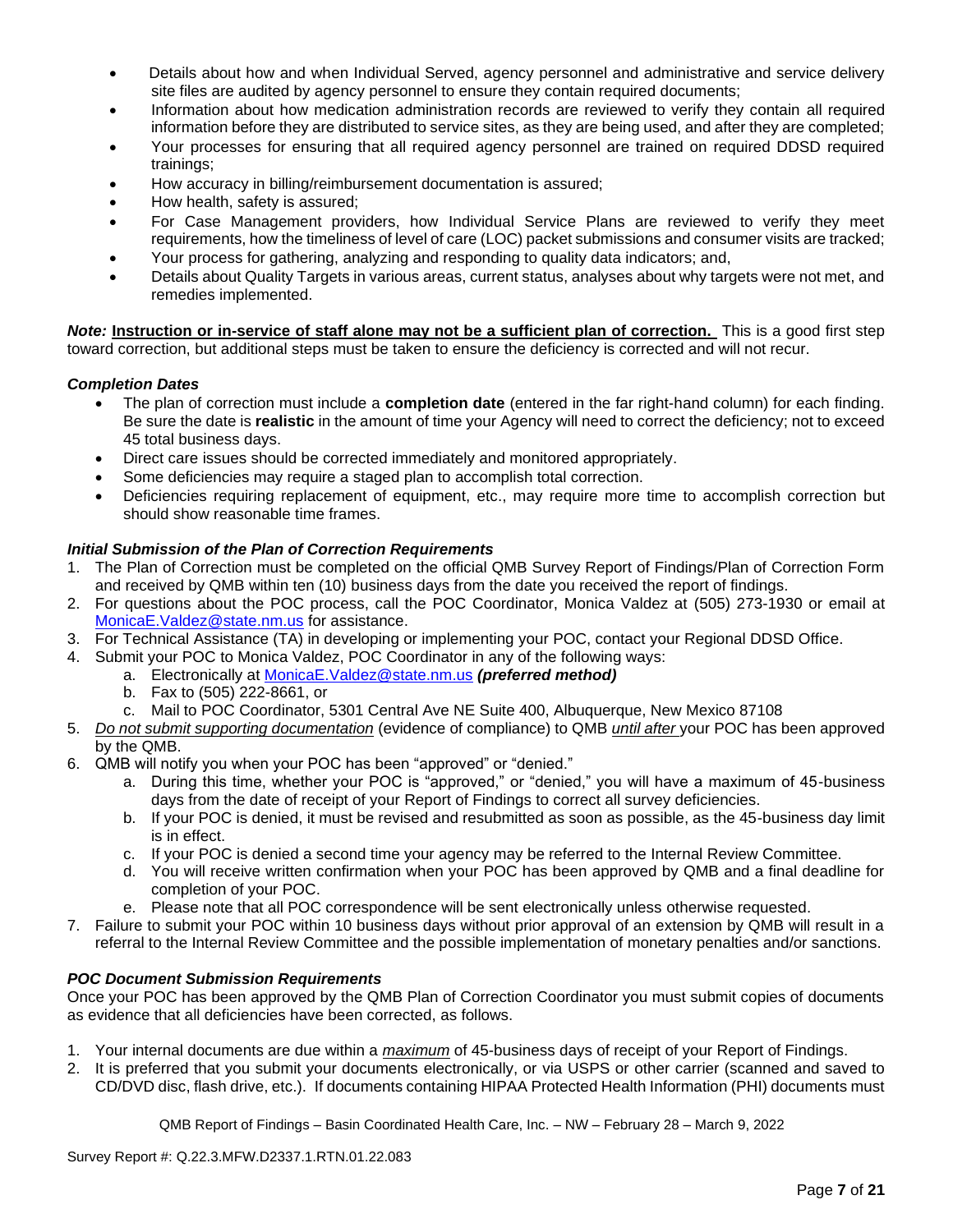be submitted through S-Comm (Therap), Fax or Postal System, do not send PHI directly to NMDOH email accounts. If the documents do not contain protected Health information (PHI) then you may submit your documents electronically scanned and attached to e-mails.

- 3. All submitted documents *must be annotated*; please be sure the tag numbers and Identification numbers are indicated on each document submitted. Documents which are not annotated with the Tag number and Identification number may not be accepted.
- 4. Do not submit original documents; Please provide copies or scanned electronic files for evidence. Originals must be maintained in the agency file(s) per DDSD Standards.
- 5. In lieu of some documents, you may submit copies of file or home audit forms that clearly indicate cited deficiencies have been corrected, other attestations of correction must be approved by the Plan of Correction Coordinator prior to their submission.
- 6. When billing deficiencies are cited, you must provide documentation to justify billing and/or void and adjust forms submitted to Xerox State Healthcare, LLC for the deficiencies cited in the Report of Findings.

**Revisions, Modifications or Extensions to your Plan of Correction (post QMB approval) must be made in writing and submitted to the Plan of Correction Coordinator, prior to the completion date and are approved on a case-by-case basis. No changes may be made to your POC or the timeframes for implementation without written approval of the POC Coordinator.**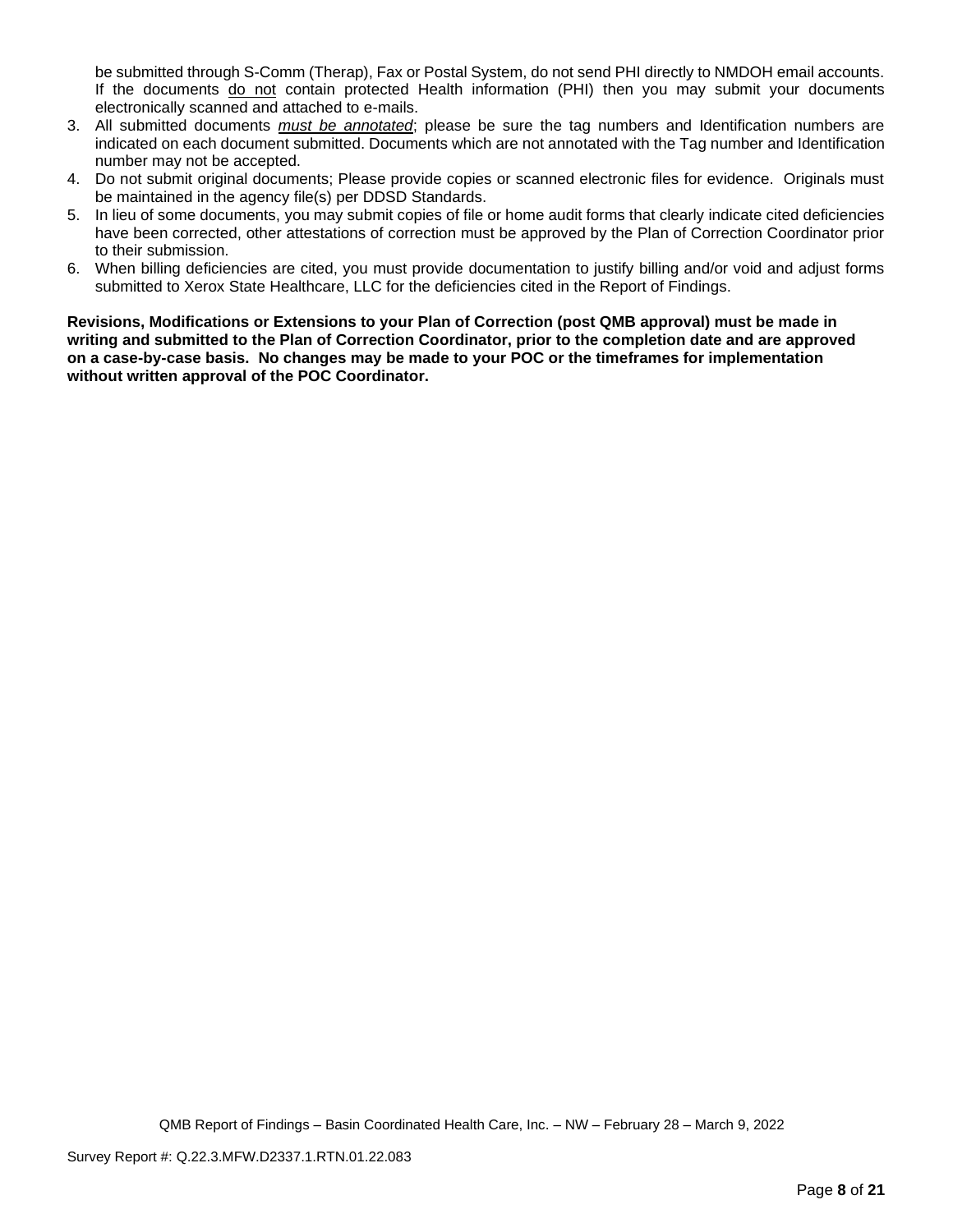## **Attachment C**

#### **Guidelines for the Provider Informal Reconsideration of Finding (IRF) Process**

# **Introduction:**

Throughout the QMB Survey process, surveyors are openly communicating with providers. Open communication means surveyors have clarified issues and/or requested missing information before completing the review through the use of the signed/dated "Document Request," or "Administrative Needs," etc. forms. Regardless, there may still be instances where the provider disagrees with a specific finding. Providers may use the following process to informally dispute a finding.

## **Instructions:**

- 1. The Informal Reconsideration of the Finding (IRF) request must be received in writing to the QMB Bureau Chief **within 10 business days** of receipt of the final Report of Findings **(***Note: No extensions are granted for the IRF)***.**
- 2. The written request for an IRF *must* be completed on the QMB Request for Informal Reconsideration of Finding form available on the QMB website: <https://nmhealth.org/about/dhi/cbp/irf/>
- 3. The written request for an IRF must specify in detail the request for reconsideration and why the finding is inaccurate.
- 4. The IRF request must include all supporting documentation or evidence.
- 5. If you have questions about the IRF process, email the IRF Chairperson, Valerie V. Valdez at [valerie.valdez@state.nm.us](mailto:valerie.valdez@state.nm.us) for assistance.

# **The following limitations apply to the IRF process:**

- The written request for an IRF and all supporting evidence must be received within 10 business days.
- Findings based on evidence requested during the survey and not provided may not be subject to reconsideration.
- The supporting documentation must be new evidence not previously reviewed or requested by the survey team.
- Providers must continue to complete their Plan of Correction during the IRF process
- Providers may not request an IRF to challenge the sampling methodology.
- Providers may not request an IRF based on disagreement with the nature of the standard or regulation.
- Providers may not request an IRF to challenge the team composition.
- Providers may not request an IRF to challenge the DHI/QMB determination of compliance or the length of their DDSD provider contract.

A Provider forfeits the right to an IRF if the request is not received within 10 business days of receiving the report and/or does not include all supporting documentation or evidence to show compliance with the standards and regulations.

The IRF Committee will review the request; the Provider will be notified in writing of the ruling; no face-to-face meeting will be conducted.

When a Provider requests that a finding be reconsidered, it does not stop or delay the Plan of Correction process. **Providers must continue to complete the Plan of Correction, including the finding in dispute regardless of the IRF status.** If a finding is removed or modified, it will be noted and removed or modified from the Report of Findings. It should be noted that in some cases a Plan of Correction may be completed prior to the IRF process being completed. The provider will be notified in writing on the decisions of the IRF committee.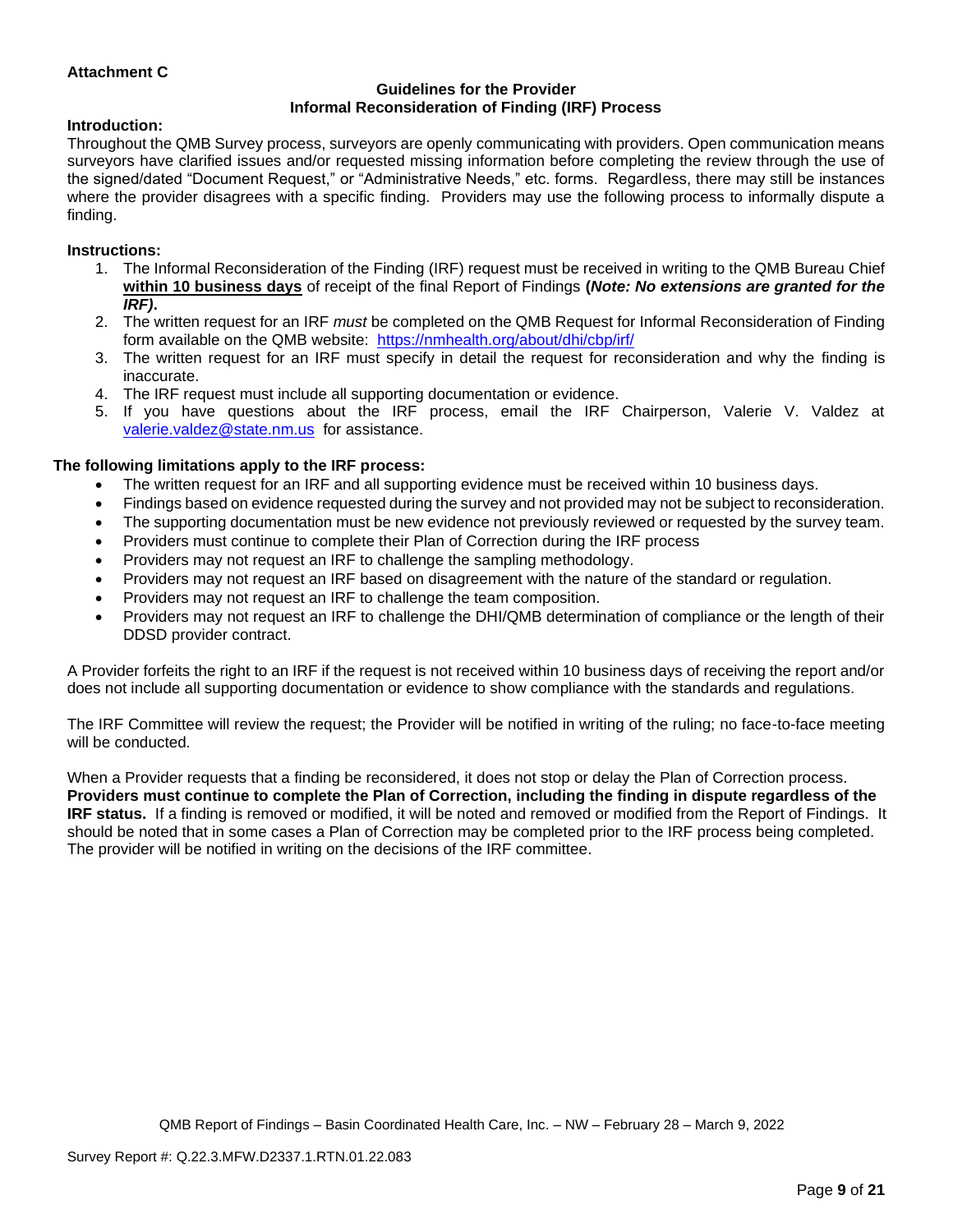# **Agency/Region(s): Basin Coordinated Health Care, Inc. / Northwest**

Program: Medically Fragile Waiver<br>Service: Home Health Aide (HHA) Home Health Aide (HHA), Private Duty Nursing (PDN), Respite Home Health Aide Survey Type: Routine<br>
Survey Dates: Februar **Survey Dates: February 28 – March 9, 2022**

| <b>Standard of Care</b>                                                                                                                                                                                                                                                                                                                        | <b>Deficiencies</b>                                                                                                                                                                                                                                                        | Agency Plan of Correction, On-going QA/QI<br>and Responsible Party                                                                                                                                                                                          | <b>Completion</b><br><b>Date</b> |
|------------------------------------------------------------------------------------------------------------------------------------------------------------------------------------------------------------------------------------------------------------------------------------------------------------------------------------------------|----------------------------------------------------------------------------------------------------------------------------------------------------------------------------------------------------------------------------------------------------------------------------|-------------------------------------------------------------------------------------------------------------------------------------------------------------------------------------------------------------------------------------------------------------|----------------------------------|
| <b>Agency Record Requirements:</b>                                                                                                                                                                                                                                                                                                             |                                                                                                                                                                                                                                                                            |                                                                                                                                                                                                                                                             |                                  |
| TAG # MF22 Private Duty Nursing: Scope of<br>Services - Plans / Assessments                                                                                                                                                                                                                                                                    |                                                                                                                                                                                                                                                                            |                                                                                                                                                                                                                                                             |                                  |
| <b>New Mexico Department of Health</b><br><b>Developmental Disabilities Supports</b><br><b>Division Medically Fragile Wavier (MFW)</b><br>Effective July 1, 2019<br><b>PRIVATE DUTY NURSING</b>                                                                                                                                                | Based on record review, the Agency did not<br>ensure that the HH Agency's RN Supervisor or<br>RN designee nursing scope of services<br>documentation was complete for 3 of 3<br>Individuals.                                                                               | Provider:<br><b>State your Plan of Correction for the</b><br>deficiencies cited in this tag here (How is the<br>deficiency going to be corrected? This can be<br>specific to each deficiency cited or if possible an<br>overall correction?): $\rightarrow$ |                                  |
| <b>I. SCOPE OF SERVICE</b><br><b>B. Private Duty Nursing Services Include:</b><br>1. The private duty nurse provides nursing<br>services in accordance with the New Mexico<br>Nursing Practice Act, Chapter 61, and Article 3<br><b>NMSA 1978.</b>                                                                                             | <b>CMS-485 reviewed by RN Supervisor or RN</b><br>designee at least every 60 days as required:<br>• Not Found $(H3)$<br><b>CMS-485 not reviewed by RN Supervisor or</b><br>RN designee at least every 60 days as                                                           |                                                                                                                                                                                                                                                             |                                  |
| 2. The private duty nurse develops,<br>implements, evaluates and coordinates the<br>medically fragile participant's plan of care on a<br>continuing basis. This plan of care may require<br>coordination with multiple agencies. A copy of                                                                                                     | required for the following:<br>• Individual $#1$ – Not found for the following<br>certification period(s): 5/22/2021 - 7/20/2021.                                                                                                                                          | <b>Provider:</b><br><b>Enter your ongoing Quality</b><br><b>Assurance/Quality Improvement</b><br>processes as it related to this tag number<br>here (What is going to be done? How many                                                                     |                                  |
| the plan of care must be maintained in the<br>participant's home.<br>3. The private duty nurse provides the<br>participant, caregiver, and family all training<br>and education pertinent to the treatment plan<br>and equipment used by the participant.<br>4. The private duty nurse must meet the<br>documentation requirements of the MFW, | $\bullet$ Individual #1<br>> CMS-485 reviewed by RN Supervisor or RN<br>designee on 12/31/2020; next certification<br>period not reviewed until 3/10/2021 for<br>certification period covering 3/23/2021 -<br>5/21/2021. Review period exceeded the 60<br>day requirement. | individuals is this going to affect? How often will<br>this be completed? Who is responsible? What<br>steps will be taken if issues are found?): $\rightarrow$                                                                                              |                                  |
| Federal and State HH Agency licensing<br>regulations and all policies and procedures of<br>the HH Agency where the nurse is employed.<br>All documentation must include dates and                                                                                                                                                              | > CMS-485 reviewed by RN Supervisor or RN<br>designee on 9/23/2021; next certification<br>period not reviewed until 12/21/2021 for<br>certification period covering 11/18/2021 -                                                                                           |                                                                                                                                                                                                                                                             |                                  |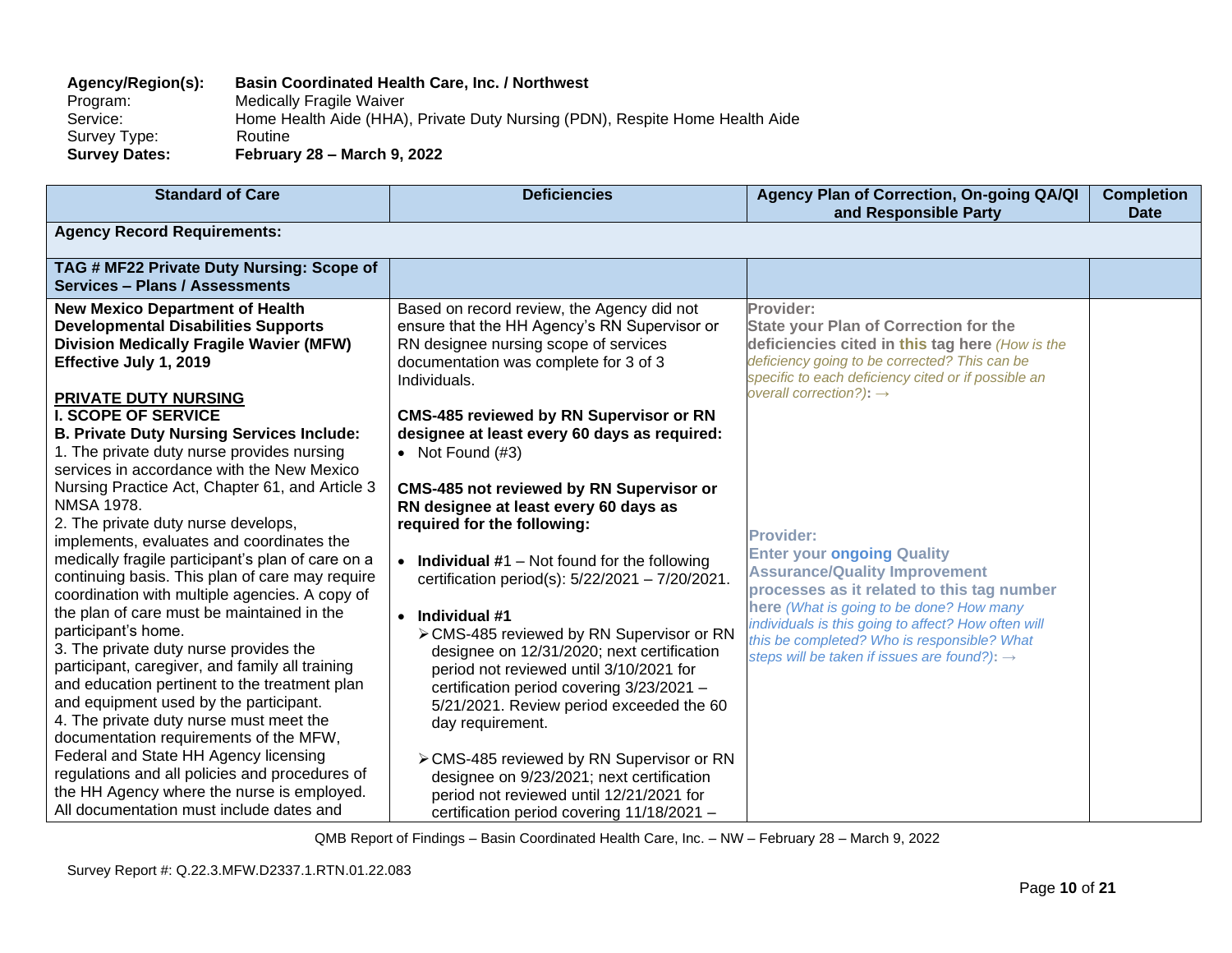| types of treatments performed; as well as   |
|---------------------------------------------|
| person's response to treatment and progress |
| towards all goals.                          |

5. The private duty nurse must follow the National HH Agency regulations (42 CFR 484) and state HH Agency licensing regulation (7.28.2 NMAC) that apply to PDN services. 6. The private duty nurse implements the Physician/Healthcare Practitioner orders. 7. The standardized CMS-485 (Home Health Certification and Plan of Care) form will be reviewed by the RN supervisor or RN designee and renewed by the PCP at least every sixty (60) days.

8. The private duty nurse administers Physician/Healthcare Practitioner ordered medication as prescribed utilizing all Federal, State, and MFW regulations and following HH Agency policies and procedures. This includes all ordered medication routes including oral, infusion, therapy, subcutaneous, intramuscular, feeding tubes, sublingual, topical, and inhalation therapy.

9. Medication profiles must be maintained for each participant with the original kept at the HH Agency and a copy in the home. The medication profile will be reviewed by the licensed HH Agency RN supervisor or RN designee at least every sixty (60) days. 10. The private duty nurse is responsible for checking and knowing the following regarding medications:

a. Medication changes, discontinued medication, and new medication, and will communicate changes to all pertinent providers, primary care giver and family;

- b. Response to medication;
- c. Reason for medication;
- d. Adverse reactions;
- e. Significant side effects;
- f. Drug allergies; and

1/18/2022. Review period exceeded the 60 day requirement.

- **Individual #2**
	- ➢CMS-485 reviewed by RN Supervisor or RN designee on 3/16/2021; next certification period not reviewed until 6/15/2021 for certification period covering 5/20/2021 – 7/18/2021. Review period exceeded the 60 day requirement.
	- ➢CMS-485 reviewed by RN Supervisor or RN designee on 9/23/2021; next certification period not reviewed until 2/4/2022 for certification period covering 11/16/2021 – 3/16/2022. Review period exceeded the 60 day requirement.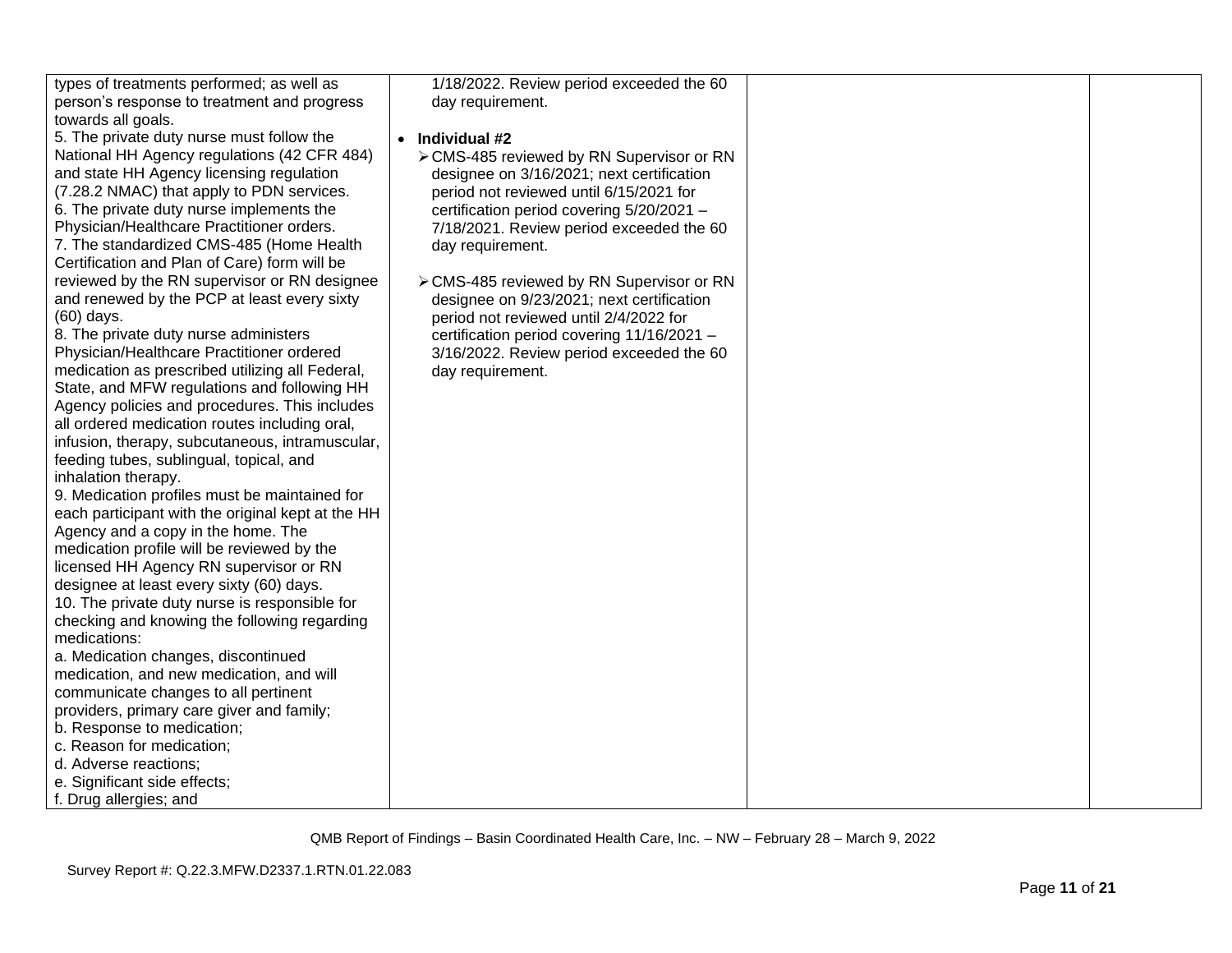| g. Contraindications                                |  |  |
|-----------------------------------------------------|--|--|
| 11. The private duty nurse must follow the HH       |  |  |
| Agency's policy and procedure for                   |  |  |
| management of medication errors.                    |  |  |
| 12. The private duty nurse providing direct care    |  |  |
| to a medically fragile participant will be oriented |  |  |
| to the unique needs of the participant by the       |  |  |
| family, HH Agency and other resources as            |  |  |
| needed, prior to the nurse providing                |  |  |
| independent services.                               |  |  |
| 13. The private duty nurse develops and             |  |  |
| maintains skills to safely manage all devices       |  |  |
| and equipment needed in providing care for the      |  |  |
| participant.                                        |  |  |
| 14. The private duty nurse monitors all             |  |  |
| equipment for safe functioning and facilitates      |  |  |
| maintenance and repair as needed.                   |  |  |
| 15. The private duty nurse will obtain pertinent    |  |  |
| medical history.                                    |  |  |
| 16. The private duty nurse will be responsible      |  |  |
| for the following:                                  |  |  |
| a. Obtaining pertinent medical history;             |  |  |
| b. Assisting in the development and                 |  |  |
| implementation of bowel and bladder regimens        |  |  |
| and monitor such regimens and modify as             |  |  |
| needed. This includes removal of fecal              |  |  |
| impactions and bowel and/or bladder training,       |  |  |
| urinary catheter and supra-public catheter          |  |  |
| care;                                               |  |  |
| c. Assisting with the development,                  |  |  |
| implementation, modification, and monitoring        |  |  |
| of nutritional needs via feeding tubes and          |  |  |
| orally per Physician/Healthcare Practitioner        |  |  |
| order and within the nursing scope of practice;     |  |  |
| d. Providing ostomy care per                        |  |  |
| Physician/Healthcare Practitioner order;            |  |  |
| e. Monitoring respiratory status and treatments     |  |  |
| including the participant's response to therapy;    |  |  |
| f. Providing rehabilitative nursing;                |  |  |
| g. Collecting specimens and obtaining cultures      |  |  |
| per Physician/Healthcare Practitioner order;        |  |  |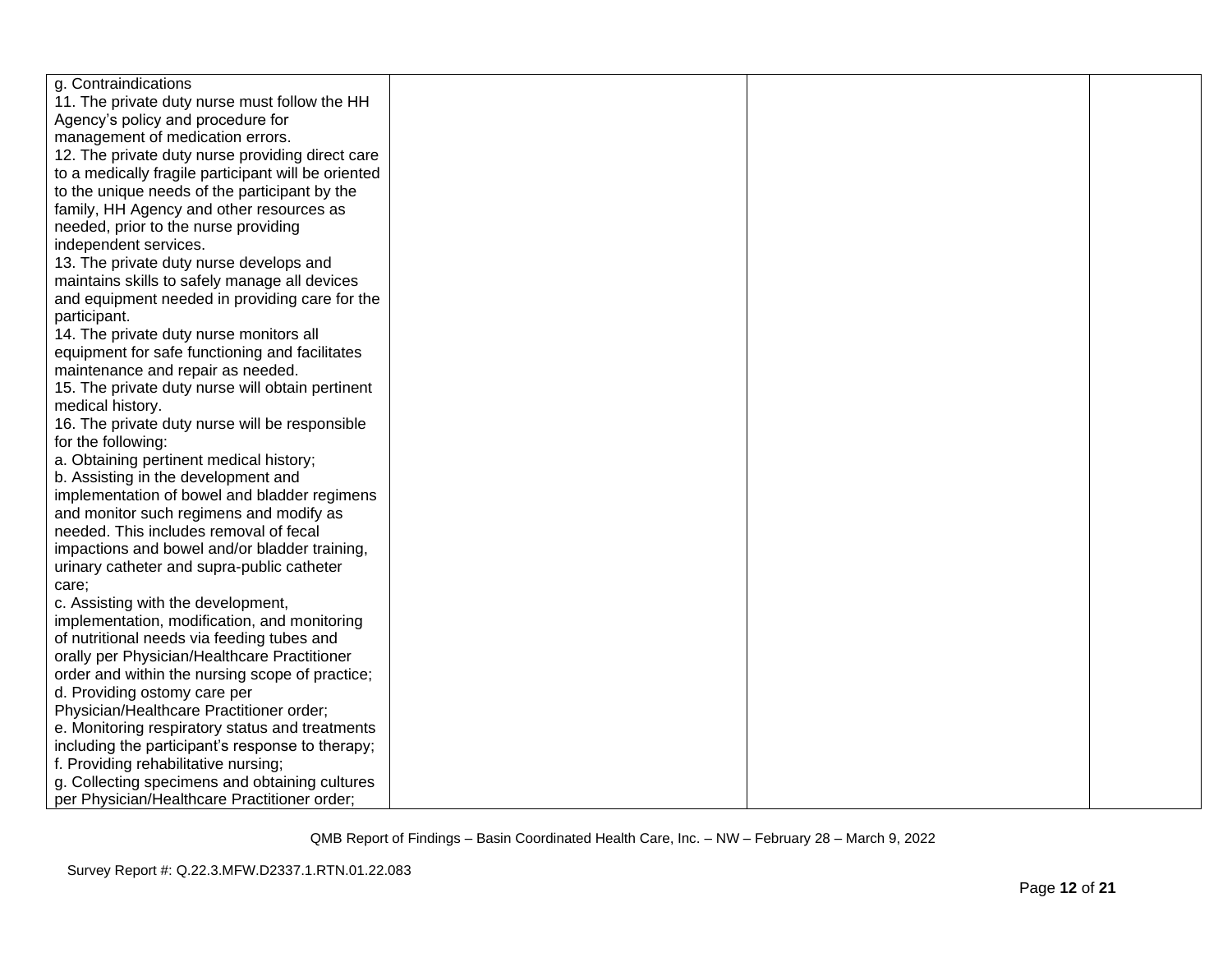| h. Providing routine assessment,                  |  |  |
|---------------------------------------------------|--|--|
| implementation, modification, and monitoring      |  |  |
| of skin condition and wounds;                     |  |  |
| i. Providing routine assessment,                  |  |  |
| implementation, modification, and monitoring      |  |  |
| of Instrumental Activities of Daily Living (IADL) |  |  |
| and Activities of Daily Living (ADL);             |  |  |
| j. Monitoring vital signs per                     |  |  |
| Physician/Healthcare Practitioner orders or per   |  |  |
| HH Agency policy.                                 |  |  |
| 17. The private duty nurse must consult and       |  |  |
| collaborate with the participant's PCP,           |  |  |
| specialists, other team members, and primary      |  |  |
| care giver/family, for the purpose of evaluation  |  |  |
| of the participant and/or developing, modifying,  |  |  |
| or monitoring services and treatment. This        |  |  |
| collaboration with team members will include,     |  |  |
| but will not be limited to, the following:        |  |  |
| a. Analyzing and interpreting the person's        |  |  |
| needs on the basis of medical history,            |  |  |
| pertinent precautions, limitations, and           |  |  |
| evaluative findings;                              |  |  |
| b. Identifying short and long-terms goals that    |  |  |
| are measurable and objective. The goals           |  |  |
| should include interventions to achieve and       |  |  |
| promote health that is related to the             |  |  |
| participant's needs.                              |  |  |
| 18. The individualized service goals and a        |  |  |
| nursing care plan will be separate from the       |  |  |
| CMS-485. The nursing plan of care is based on     |  |  |
| the Physician/Healthcare Practitioner treatment   |  |  |
| plan and the medically fragile participant's and  |  |  |
| family's concerns and priorities as identified in |  |  |
| the ISP. The identified goals and outcomes in     |  |  |
| the ISP will be specifically addressed in the     |  |  |
| nursing plan of care.                             |  |  |
| 19. The private duty nurse must review            |  |  |
| Physician/Healthcare Practitioner orders for      |  |  |
| treatment. If changes in the treatment require    |  |  |
| revisions to the ISP, the agency nurse will       |  |  |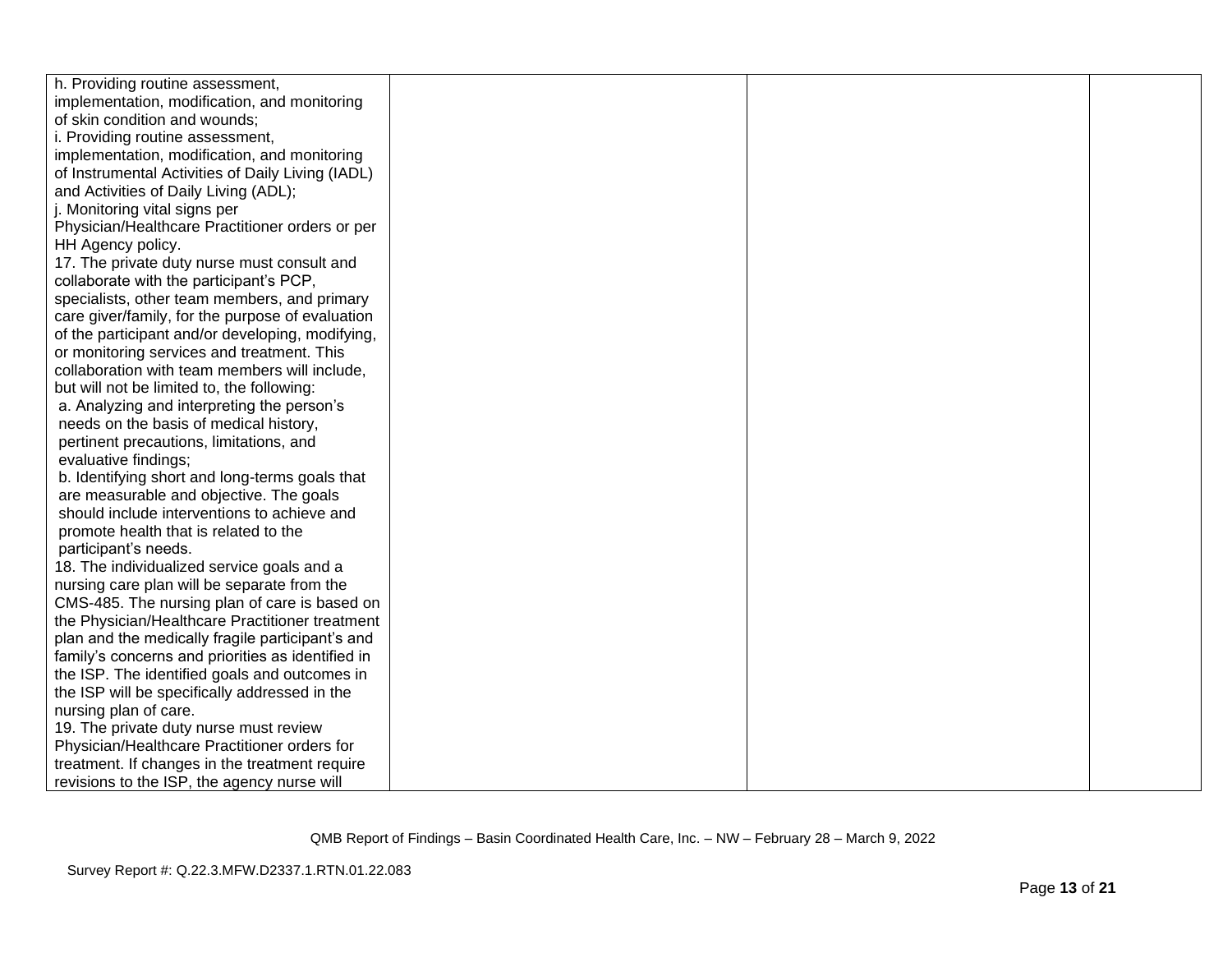| contact the CM to request an Interdisciplinary<br>Team (IDT) meeting.                         |  |  |
|-----------------------------------------------------------------------------------------------|--|--|
| 20. The private duty nurse coordinates with the                                               |  |  |
| CM all services that may be provided in the                                                   |  |  |
| home and community setting.                                                                   |  |  |
| 21. PDN services may be provided in the home                                                  |  |  |
| or other community setting.                                                                   |  |  |
| 22. The private duty nurse may ride in the                                                    |  |  |
| vehicle with the person for the purpose of                                                    |  |  |
| oversight, support, or monitoring during                                                      |  |  |
| transportation. The private duty nurse may not                                                |  |  |
| operate the vehicle for the purpose of                                                        |  |  |
| transporting the participant.                                                                 |  |  |
|                                                                                               |  |  |
| <b>RESPITE STANDARDS</b>                                                                      |  |  |
| <b>II. IN-HOME RESPITE</b>                                                                    |  |  |
| <b>B. Agency Provider Requirement</b>                                                         |  |  |
| 1. The agency is responsible to ensure that the<br>direct support professionals (RN, LPN, and |  |  |
| HHA) meet all applicable MFW, State and                                                       |  |  |
| Federal requirements for PDN and HHA.                                                         |  |  |
| 2. The agency will follow the MFW PDN and                                                     |  |  |
| <b>HHA Standards.</b>                                                                         |  |  |
| 3. Respite services must be provided by                                                       |  |  |
| qualified personnel as delineated in the                                                      |  |  |
| agency's licensure requirements and follow the                                                |  |  |
| MFW Standards and the MFW Provider                                                            |  |  |
| Agreement.                                                                                    |  |  |
| 4. Advance notice to the CM is required. This                                                 |  |  |
| includes a timeline from the person/person's                                                  |  |  |
| representative.                                                                               |  |  |
| 5. A log of respite hours used must be                                                        |  |  |
| established and maintained.                                                                   |  |  |
| 6. The CM must complete and approve                                                           |  |  |
| required paperwork for the agency's respite<br>services prior to implementation.              |  |  |
| 7. All services provided during respite must be                                               |  |  |
| documented following the documentation                                                        |  |  |
| standards by the MFW, State, Federal and                                                      |  |  |
| agency requirements.                                                                          |  |  |
|                                                                                               |  |  |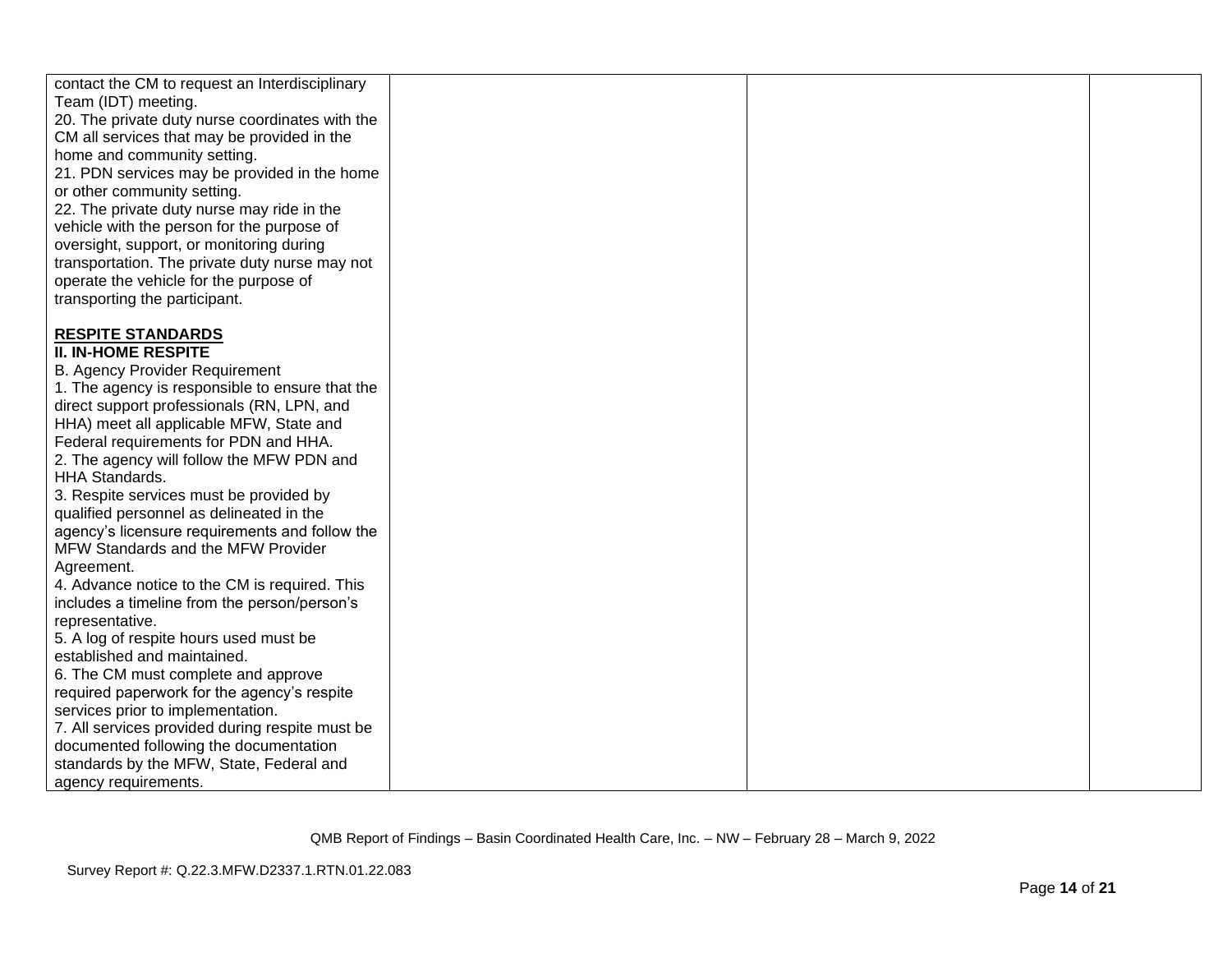| 8. The agency personnel must be culturally<br>sensitive to the needs and preferences of<br>person and members of their household. |  |  |
|-----------------------------------------------------------------------------------------------------------------------------------|--|--|
| Arrangement of written or spoken                                                                                                  |  |  |
| communication in another language may need                                                                                        |  |  |
| to be considered.                                                                                                                 |  |  |
|                                                                                                                                   |  |  |
|                                                                                                                                   |  |  |
|                                                                                                                                   |  |  |
|                                                                                                                                   |  |  |
|                                                                                                                                   |  |  |
|                                                                                                                                   |  |  |
|                                                                                                                                   |  |  |
|                                                                                                                                   |  |  |
|                                                                                                                                   |  |  |
|                                                                                                                                   |  |  |
|                                                                                                                                   |  |  |
|                                                                                                                                   |  |  |
|                                                                                                                                   |  |  |
|                                                                                                                                   |  |  |
|                                                                                                                                   |  |  |
|                                                                                                                                   |  |  |
|                                                                                                                                   |  |  |
|                                                                                                                                   |  |  |
|                                                                                                                                   |  |  |
|                                                                                                                                   |  |  |
|                                                                                                                                   |  |  |
|                                                                                                                                   |  |  |
|                                                                                                                                   |  |  |
|                                                                                                                                   |  |  |
|                                                                                                                                   |  |  |
|                                                                                                                                   |  |  |
|                                                                                                                                   |  |  |
|                                                                                                                                   |  |  |
|                                                                                                                                   |  |  |
|                                                                                                                                   |  |  |
|                                                                                                                                   |  |  |
|                                                                                                                                   |  |  |
|                                                                                                                                   |  |  |
|                                                                                                                                   |  |  |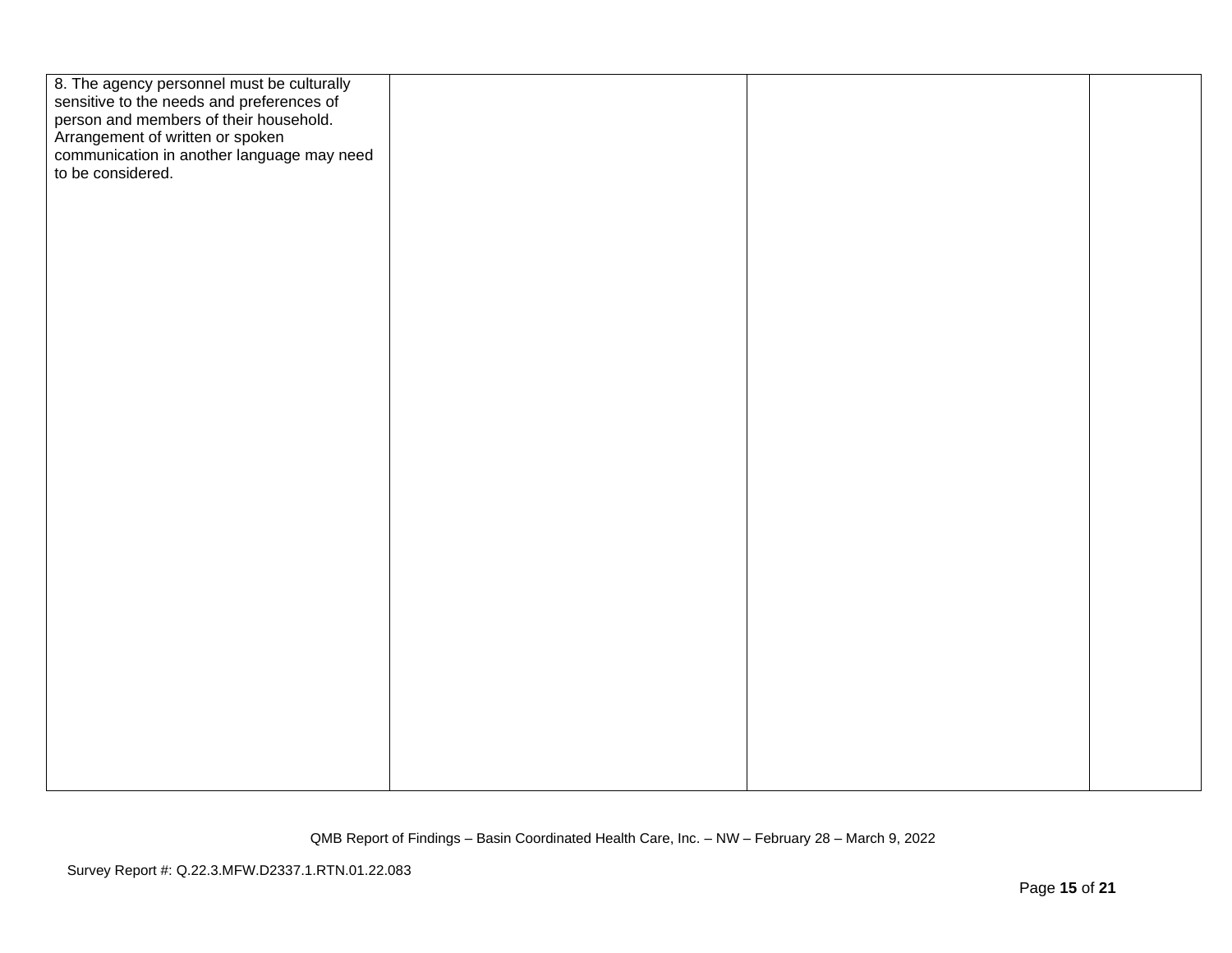| <b>Standard of Care</b>                                                                                                                                                                                                                                                                                                                                                                                                                                                                                                                                                                                                                                                                                                                                                                                                                                                                                                                                                                                                                                                                                                | <b>Deficiencies</b>                                                                                                                                                                                                                                            | <b>Agency Plan of Correction, On-going</b><br><b>QA/QI and Responsible Party</b> | <b>Standard of</b><br>Care |
|------------------------------------------------------------------------------------------------------------------------------------------------------------------------------------------------------------------------------------------------------------------------------------------------------------------------------------------------------------------------------------------------------------------------------------------------------------------------------------------------------------------------------------------------------------------------------------------------------------------------------------------------------------------------------------------------------------------------------------------------------------------------------------------------------------------------------------------------------------------------------------------------------------------------------------------------------------------------------------------------------------------------------------------------------------------------------------------------------------------------|----------------------------------------------------------------------------------------------------------------------------------------------------------------------------------------------------------------------------------------------------------------|----------------------------------------------------------------------------------|----------------------------|
| Tag #1A12 All Services Reimbursement                                                                                                                                                                                                                                                                                                                                                                                                                                                                                                                                                                                                                                                                                                                                                                                                                                                                                                                                                                                                                                                                                   | <b>No Deficient Practices Found</b>                                                                                                                                                                                                                            |                                                                                  |                            |
| New Mexico Department of Health<br>Developmental Disabilities Supports Division<br>Medically Fragile Wavier (MFW) effective<br>1/01/2011                                                                                                                                                                                                                                                                                                                                                                                                                                                                                                                                                                                                                                                                                                                                                                                                                                                                                                                                                                               | Based on record review, the Agency maintained<br>all the records necessary to fully disclose the<br>nature, quality, amount and medical necessity of<br>services furnished to an eligible recipient who is                                                     |                                                                                  |                            |
| <b>Private Duty Nursing IV. REIMBURSEMENT</b><br>Each provider of a service is responsible for<br>providing clinical documentation that identifies<br>the DSP's role in all components of the<br>provision of home care: including assessment<br>information, care planning, intervention,<br>communications and care coordination and<br>evaluation. There must be justification in each<br>participant's medical record supporting medical<br>necessity for the care and for the approved<br>LOC that will also include frequency and<br>duration of care. Services must be reflected in<br>the ISP that is coordinated with the<br>participant/participant's representative, other<br>caregivers as applicable, and authorized by the<br>approved budget. All services provided,<br>claimed and billed must have documented<br>justification supporting medical necessity and<br>be covered by the MFW.<br>A. Payment for PDN services through the<br>Medicaid waiver is considered<br>payment in full.<br>B. PDN services must abide by all<br>Federal, State and HSD and DOH<br>policies and procedures regarding | currently receiving Private Duty Nursing, Home<br>Health Aide, Respite Home Health Aide, for 3 of<br>3 individuals.<br>Progress notes and billing records supported<br>billing activities for the months of November<br>2021, December 2021, and January 2022. |                                                                                  |                            |
| billable and non-billable items.<br>C. Billed services must not exceed the<br>capped dollar amount for LOC.                                                                                                                                                                                                                                                                                                                                                                                                                                                                                                                                                                                                                                                                                                                                                                                                                                                                                                                                                                                                            |                                                                                                                                                                                                                                                                |                                                                                  |                            |
| D. PDN services are a Medicaid benefit<br>for children birth to 21 years, through<br>the children's EPSDT program.                                                                                                                                                                                                                                                                                                                                                                                                                                                                                                                                                                                                                                                                                                                                                                                                                                                                                                                                                                                                     |                                                                                                                                                                                                                                                                |                                                                                  |                            |
| E. The Medicaid benefit is the payer of<br>last resort. Payment for the PDN                                                                                                                                                                                                                                                                                                                                                                                                                                                                                                                                                                                                                                                                                                                                                                                                                                                                                                                                                                                                                                            |                                                                                                                                                                                                                                                                |                                                                                  |                            |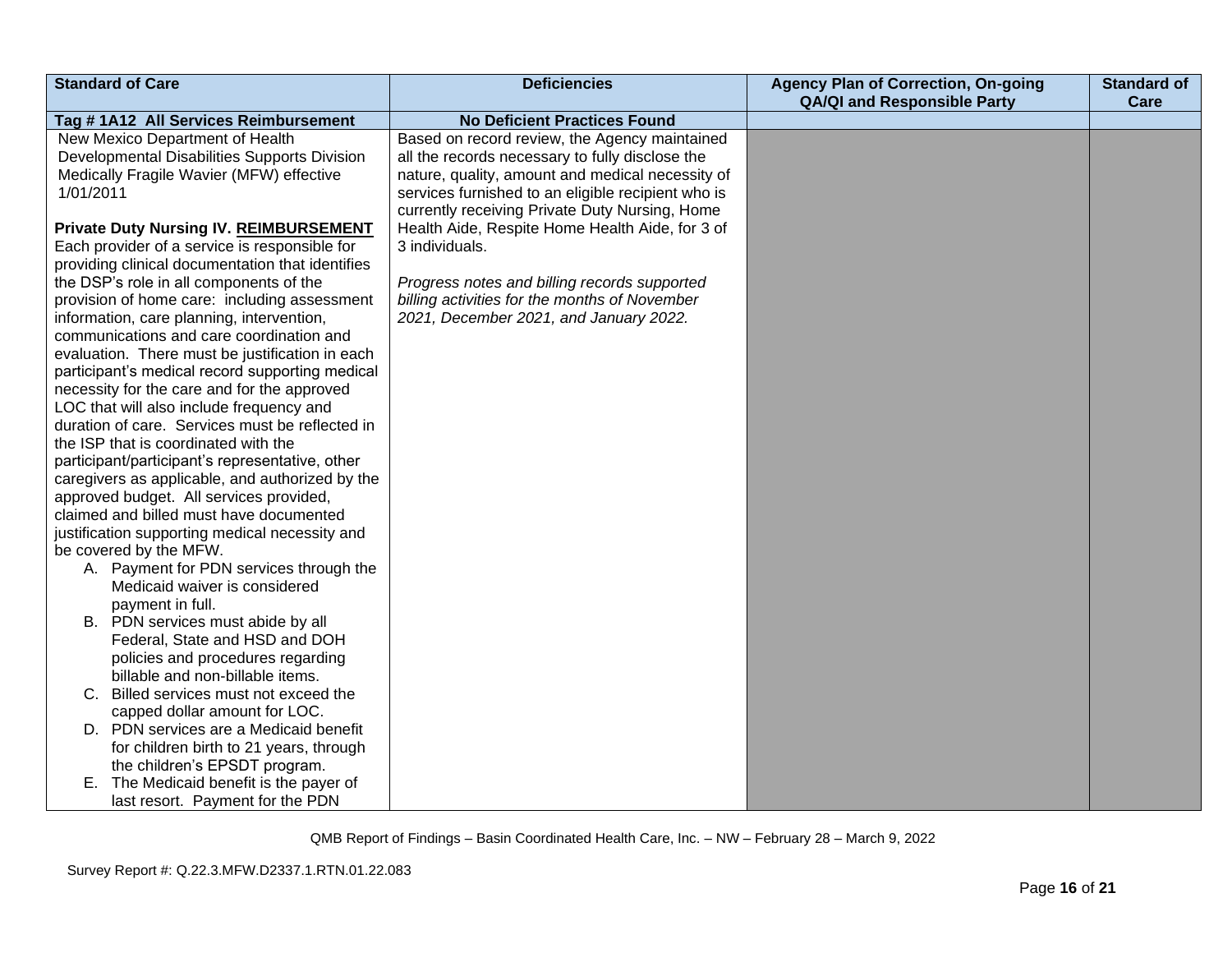|     | services should not be requested until   |  |  |
|-----|------------------------------------------|--|--|
|     | all other third-party and community      |  |  |
|     | resources have been explored and/or      |  |  |
|     | exhausted.                               |  |  |
| F., | PDN services are a MFW benefit for       |  |  |
|     | the 21 year and older enrolled           |  |  |
|     | participant. The MFW benefit is the      |  |  |
|     | payer of last resort. Payment for        |  |  |
|     | waiver services should not be            |  |  |
|     | requested or authorized until all other  |  |  |
|     | third-party and community resources      |  |  |
|     | have been explored and/or exhausted.     |  |  |
| G.  | Reimbursement for PDN services will      |  |  |
|     | be based on the current rate allowed     |  |  |
|     | for services.                            |  |  |
|     | H. The HH Agency must follow all current |  |  |
|     | billing requirements by the HSD and      |  |  |
|     | DOH for PDN services.                    |  |  |
| L.  | Service providers have the               |  |  |
|     | responsibility to review and assure that |  |  |
|     | the information on the MAD 046 form      |  |  |
|     | for their services is current. If        |  |  |
|     | providers identify an error, they will   |  |  |
|     | contact the CM or a supervisor of the    |  |  |
|     | case.                                    |  |  |
|     | The private duty nurse may ride in<br>1. |  |  |
|     | the vehicle with the participant for     |  |  |
|     | the purpose of oversight, support        |  |  |
|     | or monitoring during                     |  |  |
|     | transportation. The private duty         |  |  |
|     | nurse may not operate the vehicle        |  |  |
|     | for the purpose of transporting the      |  |  |
|     | participant.                             |  |  |
| J.  | The MFW Program does not consider        |  |  |
|     | the following to be professional PDN     |  |  |
|     | duties and will not authorize payment    |  |  |
|     | for:                                     |  |  |
|     | Performing errands for the<br>1.         |  |  |
|     | participant/participant                  |  |  |
|     | representative or family that is not     |  |  |
|     | program specific.                        |  |  |
|     |                                          |  |  |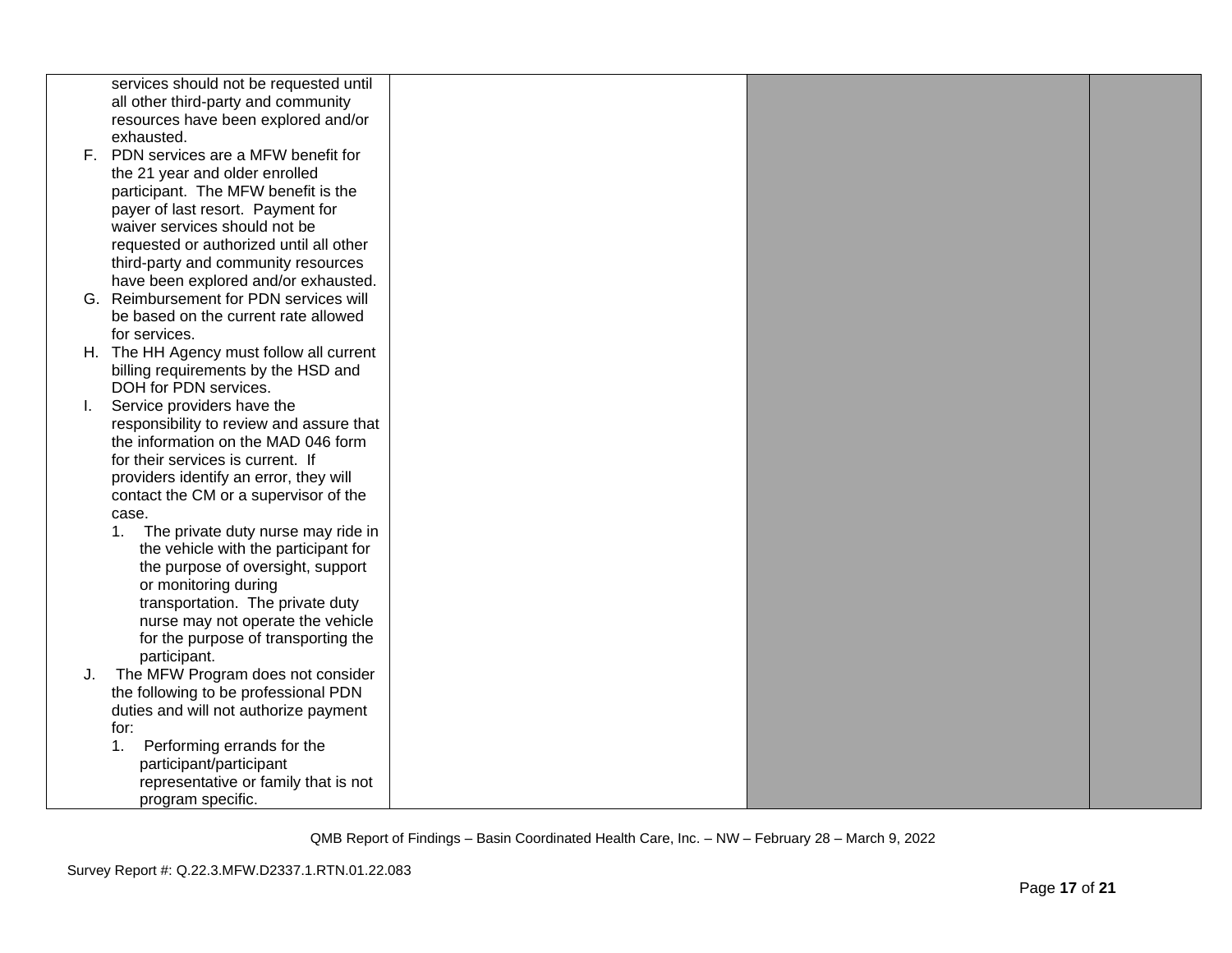|          | 2. "Friendly visiting," meaning visiting           |  |  |
|----------|----------------------------------------------------|--|--|
|          | with the participant outside of PDN                |  |  |
|          | work scheduled.                                    |  |  |
|          | 3. Financial brokerage services,                   |  |  |
|          | handling of participant finances or                |  |  |
|          | preparation of legal documents.                    |  |  |
|          | 4. Time spent on paperwork or travel               |  |  |
|          | that is administrative for the                     |  |  |
|          | provider.                                          |  |  |
|          | 5. Transportation of participants.                 |  |  |
| 6.       | Pick up and/or delivery of                         |  |  |
|          | commodities.                                       |  |  |
|          | 7. Other non-Medicaid reimbursable                 |  |  |
|          | activities.                                        |  |  |
|          |                                                    |  |  |
|          | Home Health Aide (HHA)<br><b>IV. REIMBURSEMENT</b> |  |  |
|          | Each provider of a service is responsible for      |  |  |
|          | providing clinical documentation that identifies   |  |  |
|          | direct care professional (DCP) roles in all        |  |  |
|          | components of the provision of home care,          |  |  |
|          | including assessment information, care             |  |  |
|          | planning, intervention, communications and         |  |  |
|          | care coordination and evaluation. There must       |  |  |
|          | be justification in each participant's clinical    |  |  |
|          | record supporting medical necessity for the        |  |  |
|          | care and for the approved LOC that will also       |  |  |
|          | include frequency and duration of the care. All    |  |  |
|          | services must be reflected in the ISP that is      |  |  |
|          | coordinated with the participant/participant's     |  |  |
|          | representative and other caregivers as             |  |  |
|          | applicable. All services provided, claimed and     |  |  |
|          | billed must have documented justification          |  |  |
|          | supporting medical necessity and be covered        |  |  |
|          | by the MFW and authorized by the approved          |  |  |
| budget.  |                                                    |  |  |
| А.       | Payment for HHA services through the               |  |  |
|          | Medicaid Waiver is considered payment              |  |  |
| in full. |                                                    |  |  |
|          | B. The HHA services must abide by all              |  |  |
|          | Federal, State, HSD and DOH policies               |  |  |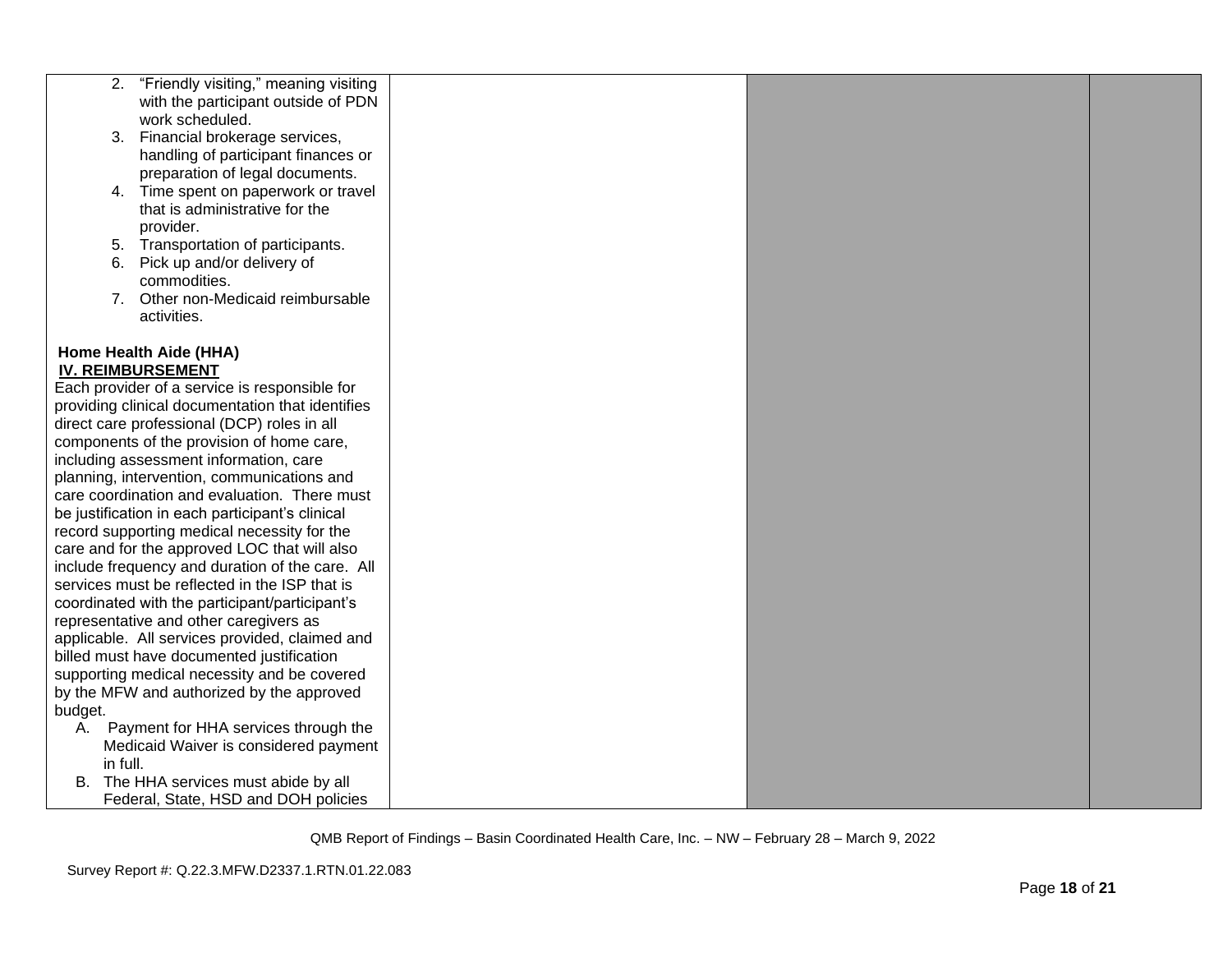|    | and procedures regarding billable and        |  |  |
|----|----------------------------------------------|--|--|
|    | non-billable items.                          |  |  |
|    | C. The billed services must not exceed       |  |  |
|    | capped dollar amount for LOC.                |  |  |
|    | D. The HHA services are a Medicaid           |  |  |
|    | benefit for children birth to 21 years       |  |  |
|    |                                              |  |  |
|    | though the children's EPSDT program.         |  |  |
|    | E. The Medicaid benefit is the payer of last |  |  |
|    | resort. Payments for HHA services            |  |  |
|    | should not be requested until all other      |  |  |
|    | third party and community resources          |  |  |
|    | have been explored and/or exhausted.         |  |  |
|    | F. Reimbursement for HHA services will       |  |  |
|    | be based on the current rate allowed for     |  |  |
|    | the service.                                 |  |  |
|    | G. The HH Agency must follow all current     |  |  |
|    | billing requirements by the HSD and the      |  |  |
|    | DOH for HHA services.                        |  |  |
|    | H. Providers of service have the             |  |  |
|    | responsibility to review and assure that     |  |  |
|    | the information of the MAD 046 for their     |  |  |
|    | services is current. If the provider         |  |  |
|    | identifies an error, they will contact the   |  |  |
|    | CM or a supervisor at the case               |  |  |
|    | management agency immediately to             |  |  |
|    | have the error corrected.                    |  |  |
|    | The HHA may ride in the vehicle<br>1.        |  |  |
|    | with the participant for the purpose         |  |  |
|    | of oversight during transportation.          |  |  |
|    | The HHA will accompany the                   |  |  |
|    | participant for the purpose of               |  |  |
|    | monitoring or support during                 |  |  |
|    | transportation. This means the               |  |  |
|    | HHA may not operate the vehicle              |  |  |
|    | for purpose of transporting the              |  |  |
|    | participant.                                 |  |  |
| L. | The MFW Program does not consider            |  |  |
|    | the following to be professional HHA         |  |  |
|    |                                              |  |  |
|    | duties and will not authorize payment        |  |  |
|    | for:                                         |  |  |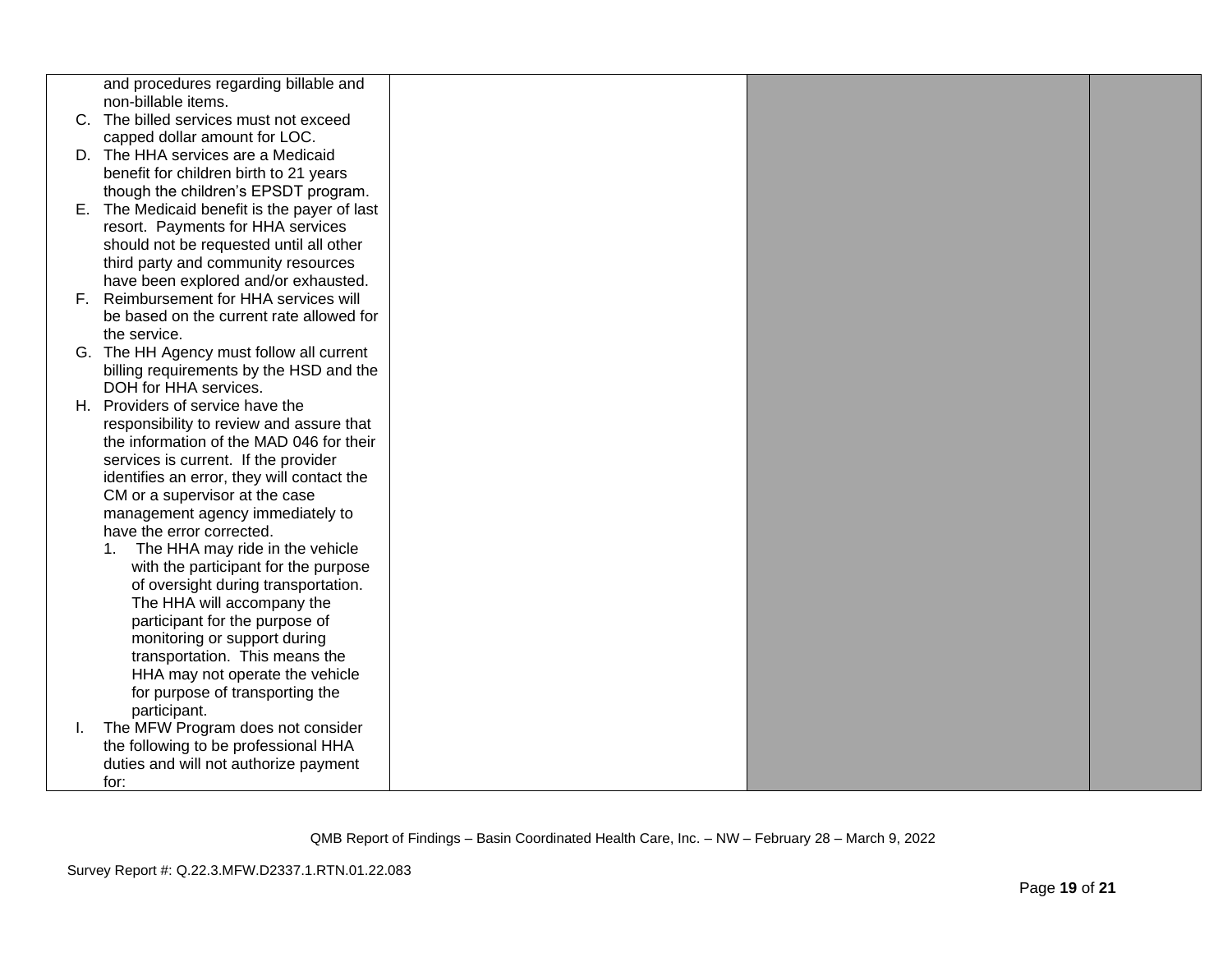|     | 1. | Performing errands for the                    |  |  |
|-----|----|-----------------------------------------------|--|--|
|     |    | participant/participant's                     |  |  |
|     |    | representative or family that is not          |  |  |
|     |    | program specific.                             |  |  |
|     |    | 2. "Friendly visiting", meaning visits        |  |  |
|     |    | with the participant outside of work          |  |  |
|     |    | scheduled.                                    |  |  |
|     |    | 3. Financial brokerage services,              |  |  |
|     |    | handling of participant finances or           |  |  |
|     |    | preparation of legal documents.               |  |  |
|     |    | 4. Time spent on paperwork or travel          |  |  |
|     |    | that is administrative for the                |  |  |
|     |    | provider.                                     |  |  |
|     |    | 5. Transportation of participants.            |  |  |
|     |    | 6. Pick up and/or delivery of<br>commodities. |  |  |
|     |    | 7. Other non-Medicaid reimbursable            |  |  |
|     |    | activities.                                   |  |  |
|     |    |                                               |  |  |
|     |    | <b>RESPITE CARE</b>                           |  |  |
| IV. |    | <b>REIMBURSEMENT</b>                          |  |  |
|     |    | Each provider agency of a service is          |  |  |
|     |    | responsible for developing clinical           |  |  |
|     |    | documentation that identifies the direct      |  |  |
|     |    | support professionals' role in all            |  |  |
|     |    | components of the provision of home           |  |  |
|     |    | care, including assessment                    |  |  |
|     |    | information, care planning,                   |  |  |
|     |    | intervention, communications and care         |  |  |
|     |    | coordination and evaluation. There            |  |  |
|     |    | must be justification in each                 |  |  |
|     |    | participant's clinical record supporting      |  |  |
|     |    | medical necessity for the care and for        |  |  |
|     |    | the approved Level of Care that will          |  |  |
|     |    | also include frequency and duration of        |  |  |
|     |    | the care. All services must be                |  |  |
|     |    | reflected in the ISP that is coordinated      |  |  |
|     |    | with the participant/participant              |  |  |
|     |    | representative, other caregivers as           |  |  |
|     |    | applicable. All services provided,            |  |  |
|     |    | claimed, and billed must have                 |  |  |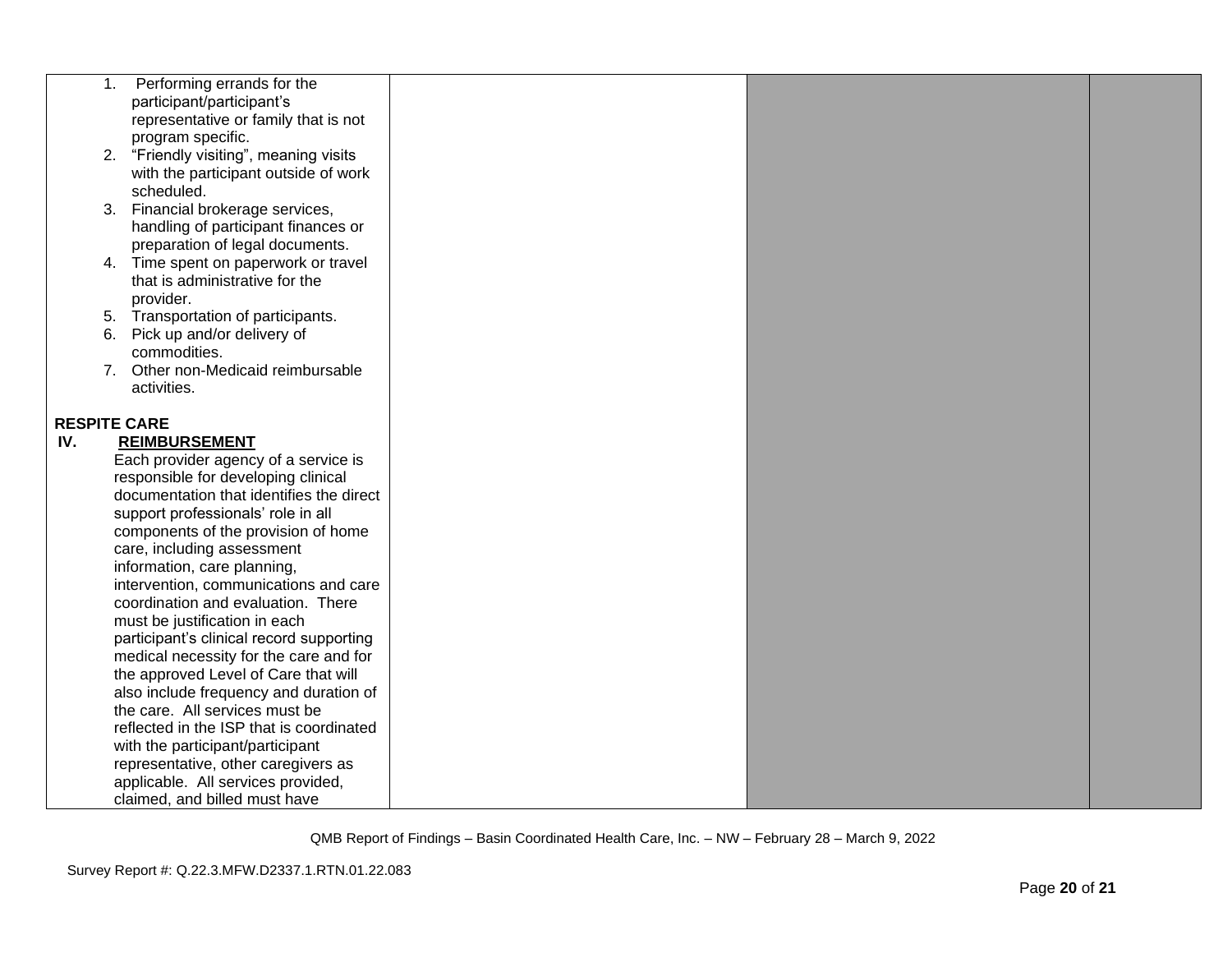| medical necessity and be covered by<br>the MFW and authorized by the<br>approved budget.<br>A. Payment for respite services<br>through the MFW is considered<br>payment in full.<br>B. The respite services must abide<br>by all Federal, State and Human<br>Services Department (HSD) and<br>DOH policies and procedures<br>regarding billable and non-billable<br>items.<br>All billed services must not exceed<br>$C_{\cdot}$<br>the capped dollar amount for<br>respite services.<br>Reimbursement for respite<br>D.<br>services will be based on the<br>current rate allowed for the<br>services.<br>The agency must follow all current<br>Ε.<br>billing requirements by the HSD<br>and DOH for respite services. |
|------------------------------------------------------------------------------------------------------------------------------------------------------------------------------------------------------------------------------------------------------------------------------------------------------------------------------------------------------------------------------------------------------------------------------------------------------------------------------------------------------------------------------------------------------------------------------------------------------------------------------------------------------------------------------------------------------------------------|
|                                                                                                                                                                                                                                                                                                                                                                                                                                                                                                                                                                                                                                                                                                                        |
|                                                                                                                                                                                                                                                                                                                                                                                                                                                                                                                                                                                                                                                                                                                        |
|                                                                                                                                                                                                                                                                                                                                                                                                                                                                                                                                                                                                                                                                                                                        |
|                                                                                                                                                                                                                                                                                                                                                                                                                                                                                                                                                                                                                                                                                                                        |
|                                                                                                                                                                                                                                                                                                                                                                                                                                                                                                                                                                                                                                                                                                                        |
|                                                                                                                                                                                                                                                                                                                                                                                                                                                                                                                                                                                                                                                                                                                        |
|                                                                                                                                                                                                                                                                                                                                                                                                                                                                                                                                                                                                                                                                                                                        |
|                                                                                                                                                                                                                                                                                                                                                                                                                                                                                                                                                                                                                                                                                                                        |
|                                                                                                                                                                                                                                                                                                                                                                                                                                                                                                                                                                                                                                                                                                                        |
|                                                                                                                                                                                                                                                                                                                                                                                                                                                                                                                                                                                                                                                                                                                        |
|                                                                                                                                                                                                                                                                                                                                                                                                                                                                                                                                                                                                                                                                                                                        |
|                                                                                                                                                                                                                                                                                                                                                                                                                                                                                                                                                                                                                                                                                                                        |
|                                                                                                                                                                                                                                                                                                                                                                                                                                                                                                                                                                                                                                                                                                                        |
|                                                                                                                                                                                                                                                                                                                                                                                                                                                                                                                                                                                                                                                                                                                        |
|                                                                                                                                                                                                                                                                                                                                                                                                                                                                                                                                                                                                                                                                                                                        |
|                                                                                                                                                                                                                                                                                                                                                                                                                                                                                                                                                                                                                                                                                                                        |
|                                                                                                                                                                                                                                                                                                                                                                                                                                                                                                                                                                                                                                                                                                                        |
|                                                                                                                                                                                                                                                                                                                                                                                                                                                                                                                                                                                                                                                                                                                        |
|                                                                                                                                                                                                                                                                                                                                                                                                                                                                                                                                                                                                                                                                                                                        |
|                                                                                                                                                                                                                                                                                                                                                                                                                                                                                                                                                                                                                                                                                                                        |
|                                                                                                                                                                                                                                                                                                                                                                                                                                                                                                                                                                                                                                                                                                                        |
|                                                                                                                                                                                                                                                                                                                                                                                                                                                                                                                                                                                                                                                                                                                        |
| Service providers have the responsibility to                                                                                                                                                                                                                                                                                                                                                                                                                                                                                                                                                                                                                                                                           |
| review and assure that the information on the                                                                                                                                                                                                                                                                                                                                                                                                                                                                                                                                                                                                                                                                          |
| MAS 046 form is current. If the provider                                                                                                                                                                                                                                                                                                                                                                                                                                                                                                                                                                                                                                                                               |
| identifies an error, he/she will contact the CM                                                                                                                                                                                                                                                                                                                                                                                                                                                                                                                                                                                                                                                                        |
| or a supervisor at the case management                                                                                                                                                                                                                                                                                                                                                                                                                                                                                                                                                                                                                                                                                 |
| agency immediately to have the error                                                                                                                                                                                                                                                                                                                                                                                                                                                                                                                                                                                                                                                                                   |
| corrected.                                                                                                                                                                                                                                                                                                                                                                                                                                                                                                                                                                                                                                                                                                             |